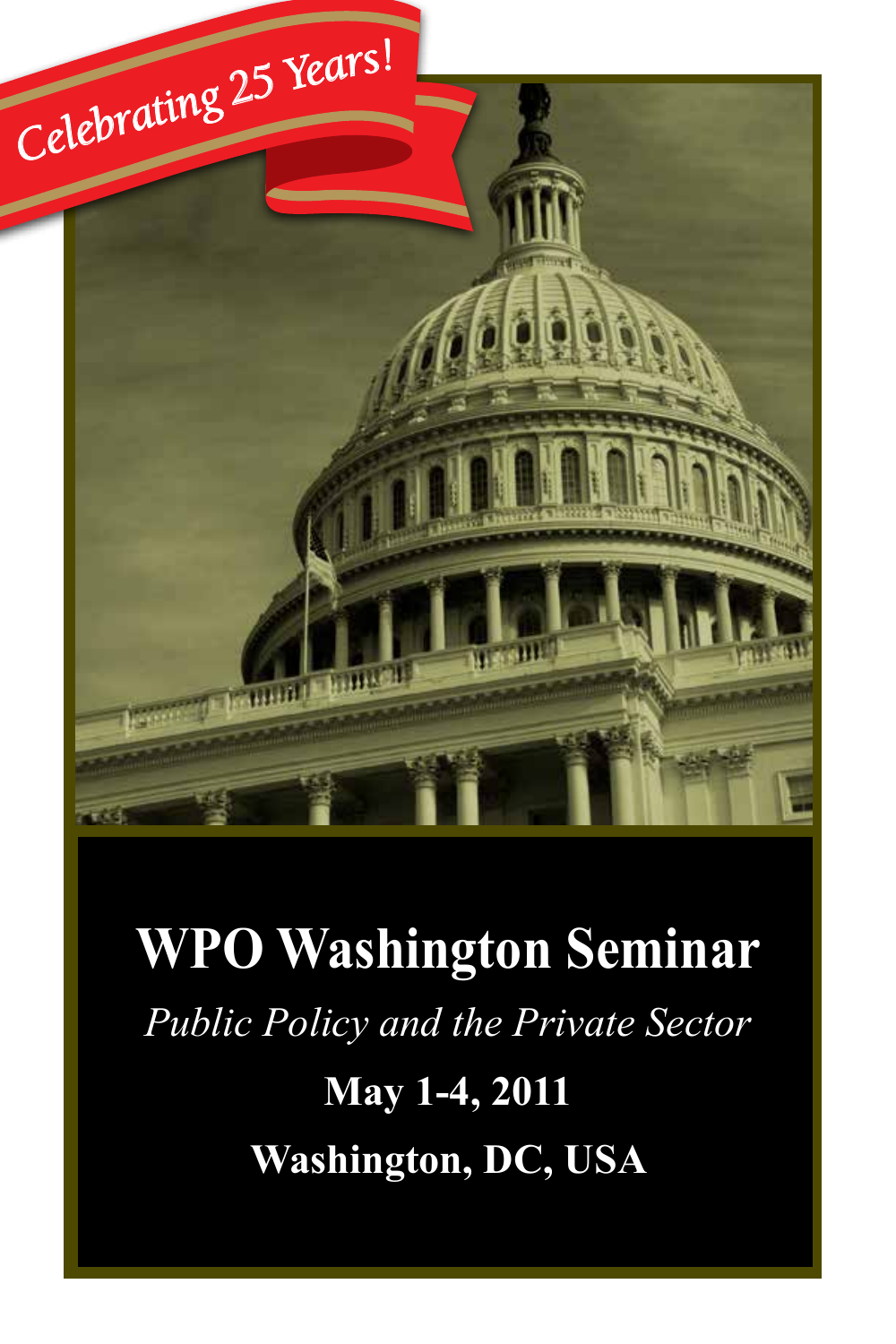#### **Letter from the Chairman**

Welcome to Washington DC. On behalf of YPO-WPO, our great professional staff, Pat, Bill and me, we want to extend to you our warmest embrace.

Welcome to the world of rough and tumble politics, up close and personal. We will do our best to ward off the political jabs and punches, but you should be prepared for mud wrestling at its finest. Remember, in Washington, if you want a friend, buy a dog.

We meet at a time of global tragedies, transnational events and episodes, change of governments, emerging democracies and global financial challenges. It is an extraordinary time for the world and as the most powerful nation and leading democracy on earth, it is particularly challenging. We will join with other great minds to explore these and other subjects, at a very high level as we look at the underlying causes and the current and future possibilities for our Nation. Our speakers will be the leading experts in many of these areas and we will dialogue with them regarding their views on these most important topics.

We invite you to ask penetrating questions and to follow up when appropriate. We will schedule sufficient time for dialogue with our resources. We ask that you be prompt, pay attention and dress in Washington business attire. I know we will have a wonderful and illuminating time together.

Welcome and best wishes,

arrullected

Warren Rustand Chairman, WPO Washington Seminar

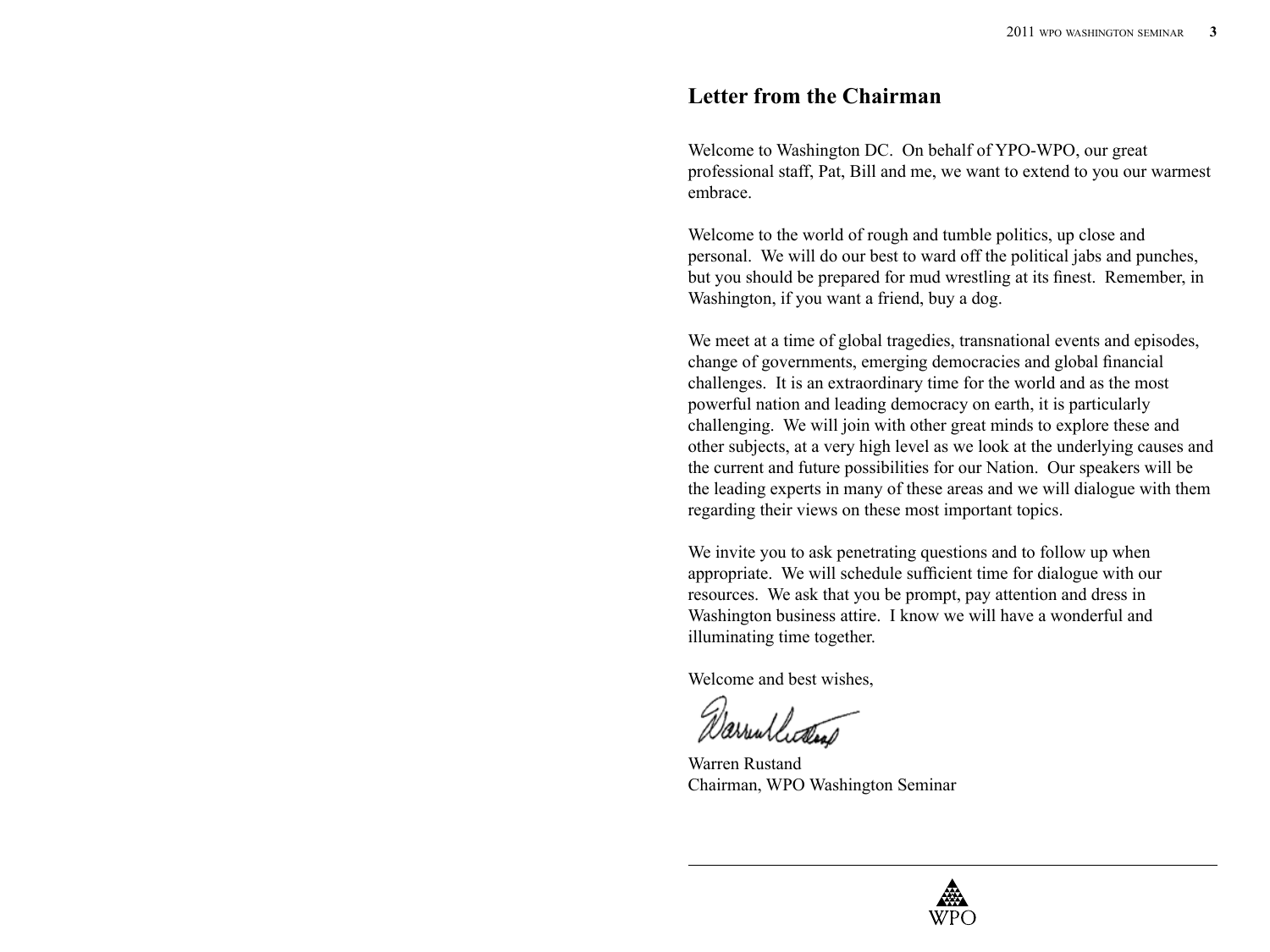## **General Information General Information**

#### **OUR RESOURCES**

Please remember that the cornerstone of this program is our resources. To maintain the integrity of this seminar, it is important that you attend all education sessions. Out of respect to our speakers, and the offices they represent, please be on time for all sessions, avoid moving in and out, and refrain from using your BlackBerrys or PDAs during sessions. Ample break time will be provided.

#### **HOTEL INFORMATION**

The Four Seasons Hotel, Washington, DC, is located in Georgetown at 2800 Pennsylvania Avenue, NW, Washington, DC 20007 (T: 202.342.0444). This legendary retreat is the Capital's finest icon of hospitality and offers easy access to all that the city has to offer. The hotel overlooks the C&O Canal and rests between tranquil Rock Creek and the edge of lively Georgetown, where you will find plenty of shops and restaurants. Around the clock, the resourceful, multilingual concierge can assist you with business, entertainment or travel arrangements.

#### **ATTIRE**

Sunday Dinner Business attire *(jacket and tie for men, dress/pantsuit for women)* Monday, Tuesday and Wednesday Education Sessions Business attire *(jacket and tie for men, dress/pantsuit for women)* Monday Dinner Jacket and tie for men, cocktail attire for women

Tuesday Dinner Black tie, cocktail attire for women

#### **HOTEL MEETING SPACE LAYOUT**





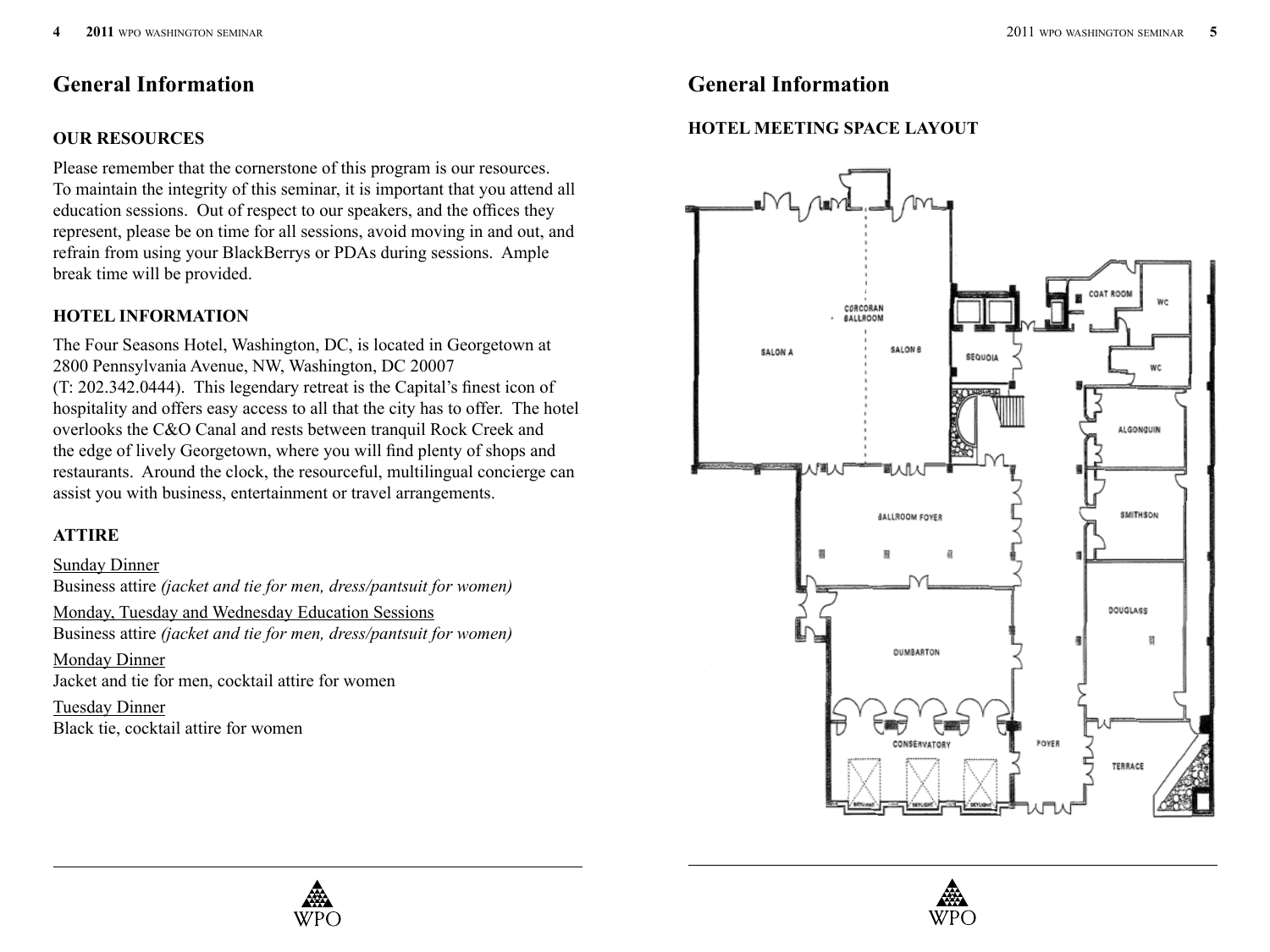### **Additional Points of Interest and Activities**

If you are arriving early or extending your stay in DC, here are some additional activities we recommend. Please see the Hotel Concierge for hours of operation, directions and admission fees.

#### **ATTRACTIONS**

U.S. Botanic Garden National Cathedral Library of Congress

#### **MONUMENTS & MEMORIALS**

Washington Monument Lincoln Memorial Thomas Jefferson Memorial National WWII Memorial FDR Memorial Vietnam Veterans Memorial Arlington National Cemetery US Navy Memorial Air Force Memorial Korean War Veterans Memorial Iwo Jima Memorial (Marine)

**MUSEUMS**

Air and Space Museum Museum of American History Museum of Natural History National Portrait Gallery The International Spy Museum U.S. Holocaust Memorial Museum Corcoran Gallery of Art Newseum Kreeger Museum Hillwood Estate & Gardens Phillips Collection Freer Gallery National Gallery of Art

**PERSONAL GUIDES**

Personal guides can be arranged to organize private tours and customized itineraries during your stay. Please contact the Hotel Concierge for more information.

## **Restaurants**

#### **SMART CASUAL RESTAURANTS**

**Bourbon Steak by Michael Mina** - located in the Four Seasons hotel

**Art and Soul** - 415 New Jersey Avenue, NW, Washington, DC 20001 (T: 202.393.7777)

**Bibiana** - Entrance is at 12th and H Streets, 1100 New York Avenue, NW, Washington, DC 20005 (T: 202.216.9550)

**Cafe Milano** - 3251 Prospect Street, NW, Washington, DC 20007 (T: 202.333.6183)

**Central by Michel Richard** - 1001 Pennsylvania Avenue, NW, Washington, DC 20004 (T: 202.626.0015)

**Fiola da Fabio Trabocchi** - 601 Pennsylvania Avenue, NW Washington, DC 20004. (T: 202.628.2888)

**J&G Steakhouse at The W Hotel - 515 15th Street, NW, Washington,** DC 20004 (T: 202.661.2440)

**Ris DC** - 2275 L Street, NW, Washington, DC 20037 (T: 202.730.2500)

**The Source by Wolfgang Puck** - 575 Pennsylvania Avenue, NW, Washington, DC 20001 (T: 202.637.6100)

#### **AWARD-WINNING FINE DINING**

**Adour by Alain Ducasse in the St. Regis Hotel** - 923 16th St NW, Washington, DC 20006 (T: 202.509.8000)

**CityZen in the Mandarin Hotel** - 1330 Maryland Avenue, SW, Washington, DC 20024 (T: 202.787.6006)

**Plume in The Jefferson Hotel** - 1200 16th Street, NW, Washington, DC 20036 (T: 202.448.2322)



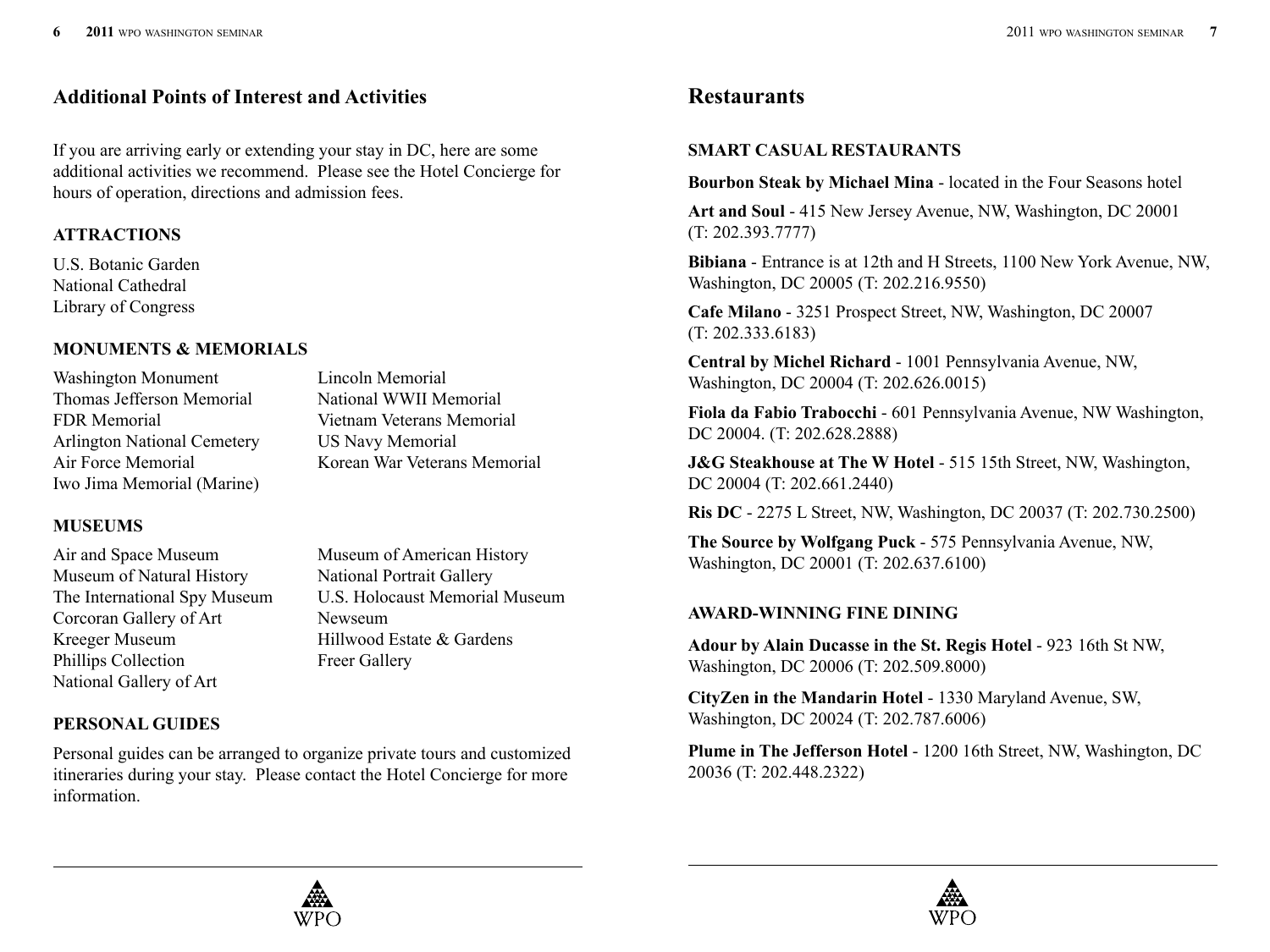## **112th Congress**

#### **UNITED STATES HOUSE OF REPRESENTATIVES**

Room numbers with three digits are in the Cannon HOB, four digits beginning with 1 are in the Longworth HOB, four digits beginning with 2 are in the Rayburn HOB.

Incoming Calls: Calls from the public may be made by dialing 202-22 plus the five-digit number listed in this directory.

Republicans in roman; Democrats in *italic*; Resident Commissioner and Delegates in **boldface**. Members who have died or resigned appear in bold brackets [ ].

| <b>Representative</b> | <b>District</b>  | <b>State</b>   | <b>Phone</b> | <b>Room</b> |
|-----------------------|------------------|----------------|--------------|-------------|
| Ackerman, Gary L.     | 5th              | NY.            | 52601        | 2111        |
| Adams, Sandy          | 24th             | FL             | 52706        | 216         |
| Aderholt, Robert B.   | 4th              | AL             | 54876        | 2264        |
| Akin, W. Todd         | 2d               | M <sub>O</sub> | 52561        | 117         |
| Alexander, Rodney     | 5th              | LA             | 58490        | 316         |
| Altmire, Jason        | 4th              | PA             | 52565        | 332         |
| Amash, Justin         | 3d               | MI             | 53831        | 114         |
| Andrews, Robert E.    | 1 <sub>st</sub>  | NJ             | 56501        | 2265        |
| Austria, Steve        | 7th              | <b>OH</b>      | 54324        | 439         |
| Baca, Joe             | 43d              | CA             | 56161        | 2366        |
| Bachmann, Michele     | 6th              | <b>MN</b>      | 52331        | 103         |
| Bachus, Spencer       | 6th              | AL             | 54921        | 2246        |
| Baldwin, Tammy        | 2d               | WI             | 52906        | 2446        |
| Barletta, Lou         | 11th             | PA             | 56511        | 510         |
| Barrow, John          | 12 <sub>th</sub> | GA             | 52823        | 2202        |
| Bartlett, Roscoe G.   | 6th              | MD             | 52721        | 2412        |
| Barton, Joe           | 6th              | TX             | 52002        | 2109        |
| Bass, Charles F.      | 2d               | <b>NH</b>      | 55206        | 2350        |
| Bass, Karen           | 33d              | CA             | 57084        | 408         |
| Becerra, Xavier       | 31st             | CA             | 56235        | 1226        |
| Benishek, Dan         | 1st              | MI             | 54735        | 514         |

## **112th Congress - US House of Representatives**

| <b>Representative</b>                    | <b>District</b>  | <b>State</b>               | <b>Phone</b> | <b>Room</b> |
|------------------------------------------|------------------|----------------------------|--------------|-------------|
| Berg, Rick                               | At Large         | ND                         | 52611        | 323         |
| Berkley, Shelley                         | 1st              | $\ensuremath{\text{NV}}$   | 55965        | 405         |
| Berman, Howard L.                        | 28th             | CA                         | 54695        | 2221        |
| Biggert, Judy                            | 13 <sup>th</sup> | IL                         | 53515        | 2113        |
| Bilbray, Brian P.                        | 50th             | CA                         | 50508        | 2410        |
| Bilirakis, Gus M.                        | 9th              | FL                         | 55755        | 407         |
| Bishop, Rob                              | 1st              | UT                         | 50453        | 123         |
| Bishop, Sanford D., Jr.                  | 2d               | GA                         | 53631        | 2429        |
| Bishop, Timothy H.                       | 1st              | NY                         | 53826        | 306         |
| Black, Diane                             | 6th              | TN                         | 54231        | 1531        |
| Blackburn, Marsha                        | 7th              | TN                         | 52811        | 217         |
| Blumenauer, Earl                         | 3d               | <b>OR</b>                  | 54811        | 1502        |
| Boehner, John A.                         | 8th              | OH                         | 56205        | 1011        |
| Bonner, Jo                               | 1st              | AL                         | 54931        | 2236        |
| Bono Mack, Mary                          | 45th             | CA                         | 55330        | 104         |
| <b>Bordallo, Madeleine Z. (Delegate)</b> |                  | GU                         | 51188        | 2441        |
| Boren, Dan                               | 2d               | OK                         | 52701        | 2447        |
| Boswell, Leonard L.                      | 3d               | IA                         | 53806        | 1026        |
| Boustany, Charles W., Jr.                | 7th              | LA                         | 52031        | 1431        |
| Brady, Kevin                             | 8th              | <b>TX</b>                  | 54901        | 301         |
| Brady, Robert A.                         | 1st              | PA                         | 54731        | 102         |
| Braley, Bruce L.                         | 1st              | IA                         | 52911        | 1727        |
| Brooks, Mo                               | 5th              | AL                         | 54801        | 1641        |
| Broun, Paul C.                           | 10th             | GA                         | 54101        | 325         |
| Brown, Corrine                           | 3d               | FL                         | 50123        | 2336        |
| Buchanan, Vern                           | 13th             | FL                         | 55015        | 221         |
| Bucshon, Larry                           | 8th              | $\ensuremath{\mathit{IN}}$ | 54636        | 1123        |
| Buerkle, Ann Marie                       | 25 <sub>th</sub> | <b>NY</b>                  | 53701        | 1630        |
| Burgess, Michael C.                      | 26th             | TX                         | 57772        | 2241        |
| Burton, Dan                              | 5th              | IN                         | 52276        | 2308        |
| Butterfield, G. K.                       | 1st              | NC                         | 53101        | 2305        |
| Calvert, Ken                             | 44th             | CA                         | 51986        | 2269        |
| Camp, Dave                               | 4th              | MI                         | 53561        | 341         |
| Campbell, John                           | 48th             | CA                         | 55611        | 1507        |
| Canseco, Francisco "Quico"               | 23d              | <b>TX</b>                  | 54511        | 1339        |



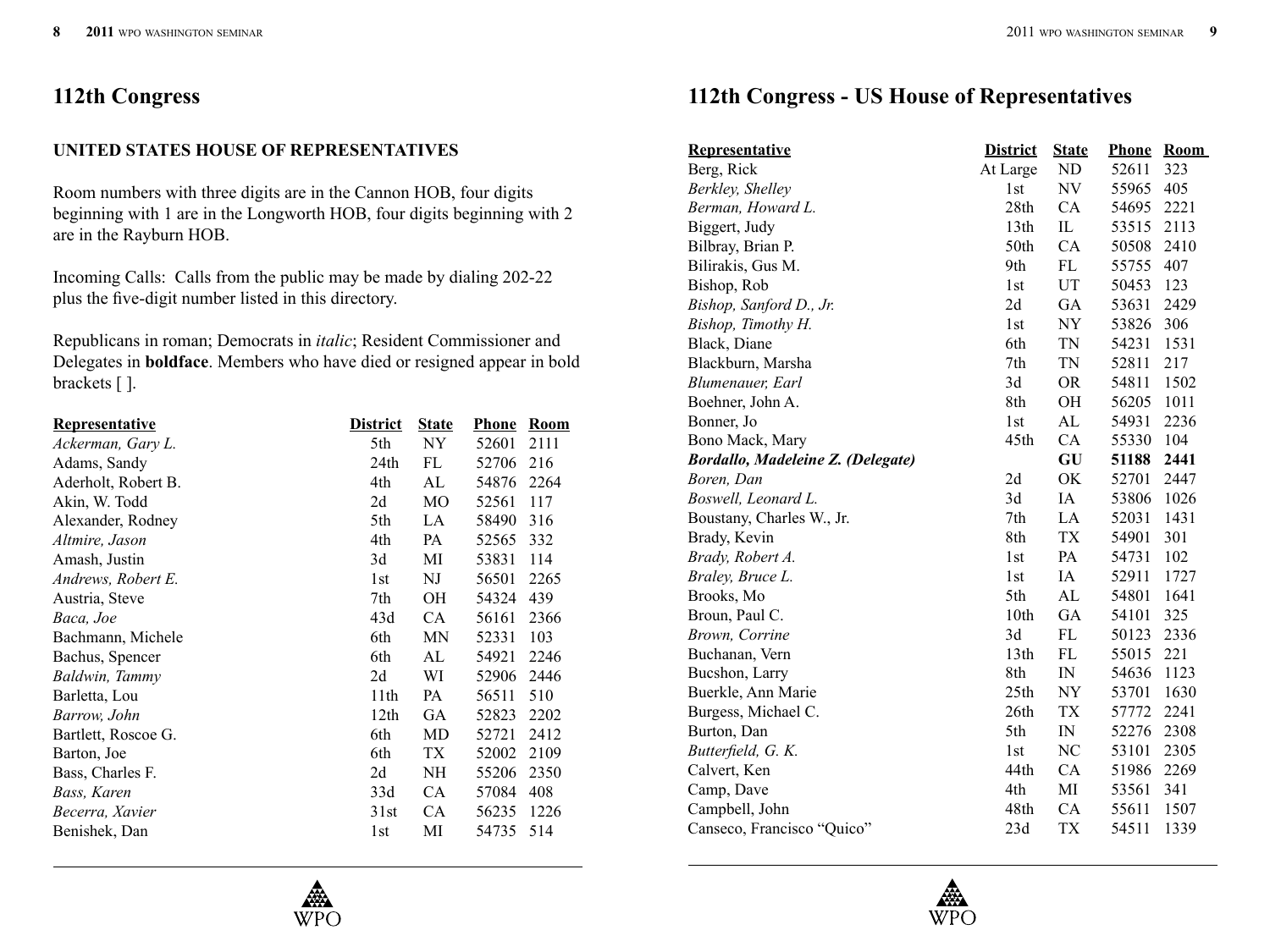| <b>Representative</b>            | <b>District</b>  | <b>State</b>             | <b>Phone</b> | <b>Room</b> |
|----------------------------------|------------------|--------------------------|--------------|-------------|
| Cantor, Eric                     | 7th              | <b>VA</b>                | 52815        | 303         |
| Capito, Shelley Moore            | 2d               | <b>WV</b>                | 52711        | 2443        |
| Capps, Lois                      | 23d              | CA                       | 53601        | 2231        |
| Capuano, Michael E.              | 8th              | MA                       | 55111        | 1414        |
| Cardoza, Dennis A.               | 18th             | CA                       | 56131        | 2437        |
| Carnahan, Russ                   | 3d               | M <sub>O</sub>           | 52671        | 1710        |
| Carney, John C., Jr.             | At Large         | DE                       | 54165        | 1429        |
| Carson, André                    | 7th              | $\ensuremath{\text{IN}}$ | 54011        | 425         |
| Carter, John R.                  | 31st             | <b>TX</b>                | 53864        | 409         |
| Cassidy, Bill                    | 6th              | LA                       | 53901        | 1535        |
| Castor, Kathy                    | 11th             | FL                       | 53376        | 137         |
| Chabot, Steve                    | 1st              | OH                       | 52216        | 2351        |
| Chaffetz, Jason                  | 3d               | UT                       | 57751        | 1032        |
| Chandler, Ben                    | 6th              | KY                       | 54706        | 1504        |
| Christensen, Donna M. (Delegate) |                  | VI                       | 51790        | 1510        |
| Chu, Judy                        | 32d              | CA                       | 55464        | 1520        |
| Cicilline, David N.              | 1st              | RI                       | 54911        | 128         |
| Clarke, Hansen                   | 13th             | MI                       | 52261        | 1319        |
| Clarke, Yvette D.                | 11 <sup>th</sup> | <b>NY</b>                | 56231        | 1029        |
| Clay, Wm. Lacy                   | 1st              | M <sub>O</sub>           | 52406        | 2418        |
| Cleaver, Emanuel                 | 5th              | M <sub>O</sub>           | 54535        | 1433        |
| Clyburn, James E.                | 6th              | <b>SC</b>                | 53315        | 2135        |
| Coble, Howard                    | 6th              | NC                       | 53065        | 2188        |
| Coffman, Mike                    | 6th              | CO                       | 57882        | 1222        |
| Cohen, Steve                     | 9th              | TN                       | 53265        | 1005        |
| Cole, Tom                        | 4th              | OK                       | 56165        | 2458        |
| Conaway, K. Michael              | 11th             | <b>TX</b>                | 53605        | 2430        |
| Connolly, Gerald E.              | 11th             | <b>VA</b>                | 51492        | 424         |
| Conyers, John, Jr.               | 14th             | MI                       | 55126        | 2426        |
| Cooper, Jim                      | 5th              | TN                       | 54311        | 1536        |
| Costa, Jim                       | 20th             | CA                       | 53341        | 1314        |
| Costello, Jerry F.               | 12th             | IL                       | 55661        | 2408        |
| Courtney, Joe                    | 2d               | CT                       | 52076        | 215         |
| Cravaack, Chip                   | 8th              | <b>MN</b>                | 56211        | 508         |
| Crawford, Eric A. "Rick"         | 1st              | AR                       | 54076        | 1408        |

| <b>Representative</b>              | <b>District</b>  | <b>State</b>   | <b>Phone</b> | <b>Room</b> |
|------------------------------------|------------------|----------------|--------------|-------------|
| Crenshaw, Ander                    | 4th              | <b>FL</b>      | 52501        | 440         |
| Critz, Mark S.                     | 12th             | PA             | 52065        | 1022        |
| Crowley, Joseph                    | 7th              | <b>NY</b>      | 53965        | 2404        |
| Cuellar, Henry                     | 28th             | <b>TX</b>      | 51640        | 2463        |
| Culberson, John Abney              | 7th              | <b>TX</b>      | 52571        | 2352        |
| Cummings, Elijah E.                | 7th              | <b>MD</b>      | 54741        | 2235        |
| Davis, Danny K.                    | 7th              | $_{\rm IL}$    | 55006        | 2159        |
| Davis, Geoff                       | 4th              | KY             | 53465        | 1119        |
| Davis, Susan A.                    | 53d              | CA             | 52040        | 1526        |
| DeFazio, Peter A.                  | 4th              | <b>OR</b>      | 56416        | 2134        |
| DeGette, Diana                     | 1st              | CO             | 54431        | 2335        |
| DeLauro, Rosa L.                   | 3d               | <b>CT</b>      | 53661        | 2413        |
| Denham, Jeff                       | 19th             | CA             | 54540        | 1605        |
| Dent, Charles W.                   | 15th             | PA             | 56411        | 1009        |
| DesJarlais, Scott                  | 4th              | TN             | 56831        | 413         |
| Deutch, Theodore E.                | 19th             | FL             | 53001        | 1024        |
| Diaz-Balart, Mario                 | 21st             | FL             | 54211        | 436         |
| Dicks, Norman D.                   | 6th              | WA             | 55916        | 2467        |
| Dingell, John D.                   | 15 <sub>th</sub> | MI             | 54071        | 2328        |
| Doggett, Lloyd                     | 25th             | <b>TX</b>      | 54865        | 201         |
| Dold, Robert J.                    | 10th             | IL             | 54835        | 212         |
| Donnelly, Joe                      | 2d               | $\hbox{IN}$    | 53915        | 1530        |
| Doyle, Michael F.                  | 14th             | PA             | 52135        | 401         |
| Dreier, David                      | 26th             | CA             | 52305        | 233         |
| Duffy, Sean P.                     | 7th              | WI             | 53365        | 1208        |
| Duncan, Jeff                       | 3d               | <b>SC</b>      | 55301        | 116         |
| Duncan, John J., Jr.               | 2d               | TN             | 55435        | 2207        |
| Edwards, Donna F.                  | 4th              | <b>MD</b>      | 58699        | 318         |
| Ellison, Keith                     | 5th              | <b>MN</b>      | 54755        | 1027        |
| Ellmers, Renee L.                  | 2d               | NC             | 54531        | 1533        |
| Emerson, Jo Ann                    | 8th              | M <sub>O</sub> | 54404        | 2230        |
| Engel, Eliot L.                    | 17th             | <b>NY</b>      | 52464        | 2161        |
| Eshoo, Anna G.                     | 14th             | CA             | 58104        | 205         |
| Faleomavaega, Eni F. H. (Delegate) |                  | AS             | 58577        | 2422        |
| Farenthold, Blake                  | 27th             | <b>TX</b>      | 57742        | 2110        |



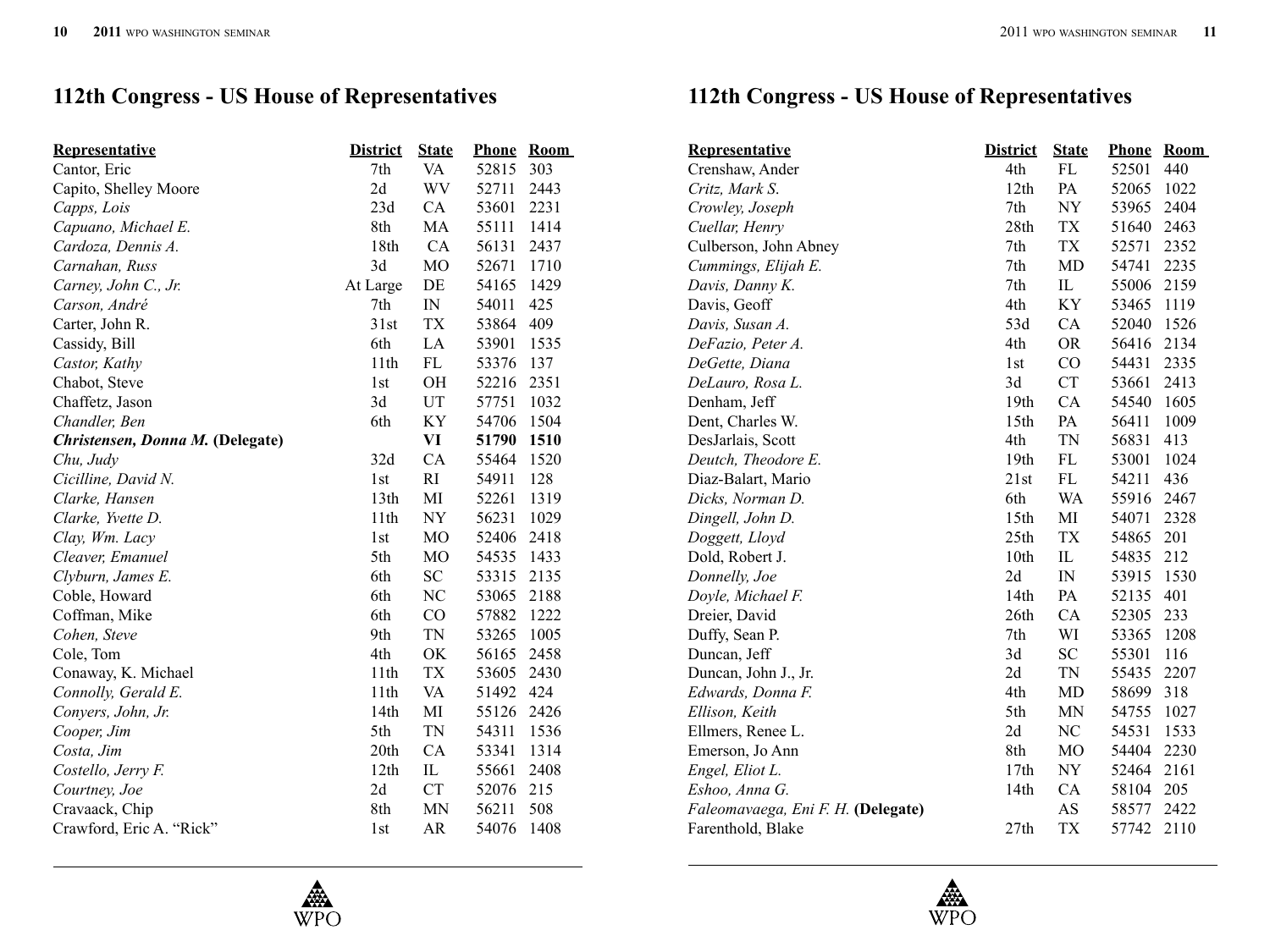| <b>Representative</b>           | <b>District</b>  | <b>State</b> | <b>Phone</b> | <b>Room</b> |
|---------------------------------|------------------|--------------|--------------|-------------|
| Farr, Sam                       | 17th             | CA           | 52861        | 1126        |
| Fattah, Chaka                   | 2d               | PA           | 54001        | 2301        |
| Filner, Bob                     | 51st             | CA           | 58045        | 2428        |
| Fincher, Stephen Lee            | 8th              | TN           | 54714        | 1118        |
| Fitzpatrick, Michael G.         | 8th              | PA           | 54276        | 1224        |
| Flake, Jeff                     | 6th              | AZ           | 52635        | 240         |
| Fleischmann, Charles J. "Chuck" | 3d               | <b>TN</b>    | 53271        | 511         |
| Fleming, John                   | 4th              | LA           | 52777 416    |             |
| Flores, Bill                    | 17th             | <b>TX</b>    | 56105        | 1505        |
| Forbes, J. Randy                | 4th              | <b>VA</b>    | 56365        | 2438        |
| Fortenberry, Jeff               | 1st              | NE           | 54806        | 1514        |
| Foxx, Virginia                  | 5th              | NC           | 52071        | 1230        |
| Frank, Barney                   | 4th              | MA           | 55931        | 2252        |
| Franks, Trent                   | 2d               | AZ           | 54576        | 2435        |
| Frelinghuysen, Rodney P.        | 11 <sup>th</sup> | NJ           | 55034        | 2369        |
| Fudge, Marcia L.                | 11th             | OH           | 57032        | 1019        |
| Gallegly, Elton                 | 24th             | CA           | 55811        | 2309        |
| Garamendi, John                 | 10th             | CA           | 51880        | 228         |
| Gardner, Cory                   | 4th              | CO           | 54676        | 213         |
| Garrett, Scott                  | 5th              | NJ           | 54465        | 2244        |
| Gerlach, Jim                    | 6th              | PA           | 54315        | 2442        |
| Gibbs, Bob                      | 18th             | OH           | 56265        | 329         |
| Gibson, Christopher P.          | 20th             | NY           | 55614        | 502         |
| Giffords, Gabrielle             | 8th              | AZ           | 52542        | 1030        |
| Gingrey, Phil                   | 11th             | GA           | 52931        | 442         |
| Gohmert, Louie                  | 1 <sub>st</sub>  | TX           | 53035        | 2440        |
| Gonzalez, Charles A.            | 20th             | TX           | 53236        | 1436        |
| Goodlatte, Bob                  | 6th              | <b>VA</b>    | 55431        | 2240        |
| Gosar, Paul A.                  | 1st              | AZ           | 52315        | 504         |
| Gowdy, Trey                     | 4th              | <b>SC</b>    | 56030        | 1237        |
| Granger, Kay                    | 12 <sup>th</sup> | TX           | 55071        | 320         |
| Graves, Sam                     | 6th              | MO           | 57041        | 1415        |
| Graves, Tom                     | 9th              | GA           | 55211        | 1113        |
| Green, Al                       | 9th              | TX           | 57508        | 2201        |
| Green, Gene                     | 29th             | <b>TX</b>    | 51688        | 2470        |

| <b>Representative</b>  | <b>District</b>  | <b>State</b>   | <b>Phone</b> | <b>Room</b> |
|------------------------|------------------|----------------|--------------|-------------|
| Griffin, Tim           | 2d               | AR             | 52506        | 1232        |
| Griffith, H. Morgan    | 9th              | VA             | 53861        | 1108        |
| Grijalva, Raúl M.      | 7th              | AZ             | 52435        | 1511        |
| Grimm, Michael G.      | 13th             | <b>NY</b>      | 53371        | 512         |
| Guinta, Frank C.       | 1st              | <b>NH</b>      | 55456        | 1223        |
| Guthrie, Brett         | 2d               | <b>KY</b>      | 53501        | 308         |
| Gutierrez, Luis V.     | 4th              | IL             | 58203        | 2266        |
| Hall, Ralph M.         | 4th              | TX             | 56673        | 2405        |
| Hanabusa, Colleen W.   | 1st              | H              | 52726        | 238         |
| Hanna, Richard L.      | 24th             | NY             | 53665        | 319         |
| [Harman, Jane]         | 36th             | CA             | 58220        | 2400        |
| Harper, Gregg          | 3d               | MS             | 55031        | 307         |
| Harris, Andy           | 1st              | <b>MD</b>      | 55311        | 506         |
| Hartzler, Vicky        | 4th              | M <sub>O</sub> | 52876        | 1023        |
| Hastings, Alcee L.     | 23d              | FL             | 51313        | 2353        |
| Hastings, Doc          | 4th              | WA             | 55816        | 1203        |
| Hayworth, Nan A. S.    | 19th             | NY             | 55441        | 1440        |
| Heck, Joseph J.        | 3d               | NV             | 53252        | 132         |
| Heinrich, Martin       | 1st              | <b>NM</b>      | 56316        | 336         |
| Heller, Dean           | 2d               | NV             | 56155        | 125         |
| Hensarling, Jeb        | 5th              | TX             | 53484        | 129         |
| Herger, Wally          | 2d               | CA             | 53076        | 242         |
| Herrera Beutler, Jaime | 3d               | <b>WA</b>      | 53536        | 1130        |
| Higgins, Brian         | 27th             | NY             | 53306        | 2459        |
| Himes, James A.        | 4th              | CT             | 55541        | 119         |
| Hinchey, Maurice D.    | 22d              | NY             | 56335        | 2431        |
| Hinojosa, Rubén        | 15th             | <b>TX</b>      | 52531        | 2262        |
| Hirono, Mazie K.       | 2d               | HI             | 54906        | 1410        |
| Holden, Tim            | 17th             | PA             | 55546        | 2417        |
| Holt, Rush D.          | 12th             | NJ             | 55801        | 1214        |
| Honda, Michael M.      | 15 <sub>th</sub> | CA             | 52631        | 1713        |
| Hoyer, Steny H.        | 5th              | MD             | 54131        | 1705        |
| Huelskamp, Tim         | 1st              | KS             | 52715        | 126         |
| Huizenga, Bill         | 2d               | MI             | 54401        | 1217        |
| Hultgren, Randy        | 14th             | IL             | 52976        | 427         |



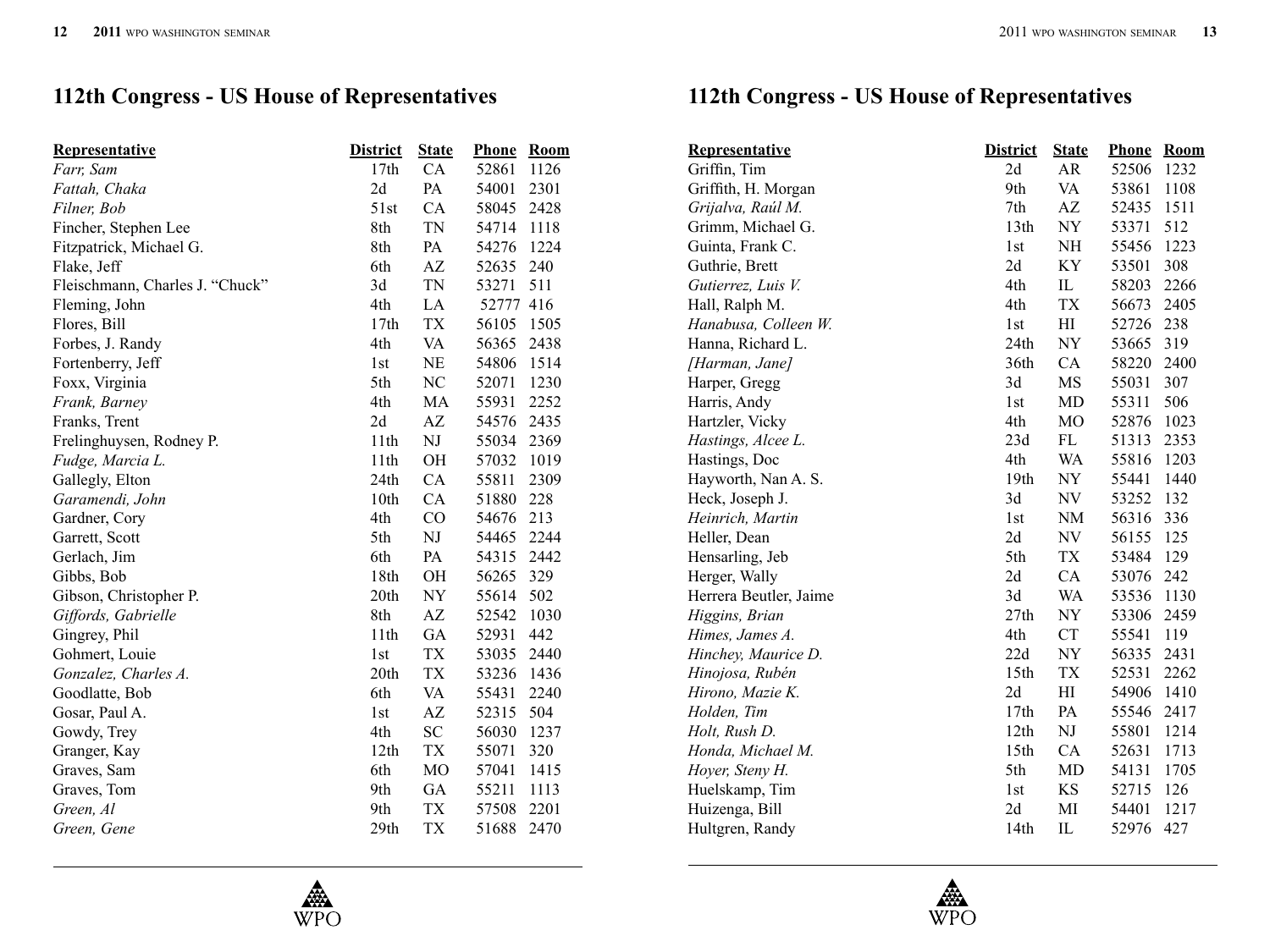| <b>Representative</b>         | <b>District</b> | <b>State</b> | <u>Phone</u> | <b>Room</b> |
|-------------------------------|-----------------|--------------|--------------|-------------|
| Hunter, Duncan                | 52d             | CA           | 55672        | 223         |
| Hurt, Robert                  | 5th             | VA           | 54711        | 1516        |
| Inslee, Jay                   | 1st             | <b>WA</b>    | 56311        | 2329        |
| Israel, Steve                 | 2d              | <b>NY</b>    | 53335        | 2457        |
| Issa, Darrell E.              | 49th            | CA           | 53906        | 2347        |
| Jackson, Jesse L., Jr.        | 2d              | IL           | 50773        | 2419        |
| Jackson Lee, Sheila           | 18th            | TX           | 53816        | 2160        |
| Jenkins, Lynn                 | 2d              | KS           | 56601        | 1122        |
| Johnson, Bill                 | 6th             | <b>OH</b>    | 55705        | 317         |
| Johnson, Eddie Bernice        | 30th            | TX           | 58885        | 2468        |
| Johnson, Henry C. "Hank", Jr. | 4th             | GA           | 51605        | 1427        |
| Johnson, Sam                  | 3d              | TX           | 54201        | 1211        |
| Johnson, Timothy V.           | 15th            | ${\rm IL}$   | 52371        | 1207        |
| Jones, Walter B.              | 3d              | NC           | 53415        | 2333        |
| Jordan, Jim                   | 4th             | OH           | 52676        | 1524        |
| Kaptur, Marcy                 | 9th             | OH           | 54146        | 2186        |
| Keating, William R.           | 10th            | <b>MA</b>    | 53111        | 315         |
| Kelly, Mike                   | 3d              | PA           | 55406        | 515         |
| Kildee, Dale E.               | 5th             | MI           | 53611        | 2107        |
| Kind, Ron                     | 3d              | WI           | 55506        | 1406        |
| King, Peter T.                | 3d              | NY           | 57896        | 339         |
| King, Steve                   | 5th             | IA           | 54426        | 1131        |
| Kingston, Jack                | 1st             | GA           | 55831        | 2372        |
| Kinzinger, Adam               | 11th            | IL           | 53635        | 1218        |
| Kissell, Larry                | 8th             | NC           | 53715        | 1632        |
| Kline, John                   | 2d              | <b>MN</b>    | 52271        | 2439        |
| Kucinich, Dennis J.           | 10th            | <b>OH</b>    | 55871        | 2445        |
| Labrador, Raúl R.             | 1st             | ID           | 56611        | 1523        |
| Lamborn, Doug                 | 5th             | CO           | 54422        | 437         |
| Lance, Leonard                | 7th             | NJ           | 55361        | 426         |
| Landry, Jeffrey M.            | 3d              | LA           | 54031        | 206         |
| Langevin, James R.            | 2d              | RI           | 52735        | 109         |
| Lankford, James               | 5th             | OK           | 52132        | 509         |
| Larsen, Rick                  | 2d              | <b>WA</b>    | 52605        | 108         |
| Larson, John B.               | 1st             | <b>CT</b>    | 52265        | 1501        |

| <u>Representative</u>   | <b>District</b> | <b>State</b>   | <b>Phone</b> | <b>Room</b> |
|-------------------------|-----------------|----------------|--------------|-------------|
| Latham, Tom             | 4th             | IA             | 55476        | 2217        |
| LaTourette, Steven C.   | 14th            | <b>OH</b>      | 55731        | 2371        |
| Latta, Robert E.        | 5th             | <b>OH</b>      | 56405        | 1323        |
| Lee, Barbara            | 9th             | CA             | 52661        | 2267        |
| [Lee, Christopher John] | 26th            | <b>NY</b>      | 55265        | 1711        |
| Levin, Sander M.        | 12th            | MI             | 54961        | 1236        |
| Lewis, Jerry            | 41st            | CA             | 55861        | 2112        |
| Lewis, John             | 5th             | GA             | 53801        | 343         |
| Lipinski, Daniel        | 3d              | IL             | 55701        | 1717        |
| LoBiondo, Frank A.      | 2d              | NJ             | 56572        | 2427        |
| Loebsack, David         | 2d              | IA             | 56576        | 1527        |
| Lofgren, Zoe            | 16th            | CA             | 53072        | 1401        |
| Long, Billy             | 7th             | M <sub>O</sub> | 56536        | 1541        |
| Lowey, Nita M.          | 18th            | NY             | 56506        | 2365        |
| Lucas, Frank D.         | 3d              | OK             | 55565        | 2311        |
| Luetkemeyer, Blaine     | 9th             | MO             | 52956        | 1740        |
| Luján, Ben Ray          | 3d              | NM             | 56190        | 330         |
| Lummis, Cynthia M.      | At Large        | <b>WY</b>      | 52311        | 113         |
| Lungren, Daniel E.      | 3d              | CA             | 55716        | 2313        |
| Lynch, Stephen F.       | 9th             | MA             | 58273        | 2348        |
| Mack, Connie            | 14th            | $\mathbf{FL}$  | 52536        | 115         |
| Maloney, Carolyn B.     | 14th            | <b>NY</b>      | 57944        | 2332        |
| Manzullo, Donald A.     | 16th            | ${\rm IL}$     | 55676        | 2228        |
| Marchant, Kenny         | 24th            | <b>TX</b>      | 56605        | 1110        |
| Marino, Tom             | 10th            | PA             | 53731        | 410         |
| Markey, Edward J.       | 7th             | MA             | 52836        | 2108        |
| Matheson, Jim           | 2d              | <b>UT</b>      | 53011        | 2434        |
| Matsui, Doris O.        | 5th             | CA             | 57163        | 222         |
| McCarthy, Carolyn       | 4th             | <b>NY</b>      | 55516        | 2346        |
| McCarthy, Kevin         | 22d             | CA             | 52915        | 326         |
| McCaul, Michael T.      | 10th            | TX             | 52401        | 131         |
| McClintock, Tom         | 4th             | CA             | 52511        | 428         |
| McCollum, Betty         | 4th             | <b>MN</b>      | 56631        | 1714        |
| McCotter, Thaddeus G.   | 11th            | MI             | 58171        | 2243        |
| McDermott, Jim          | 7th             | WA             | 53106        | 1035        |

**WPO** 

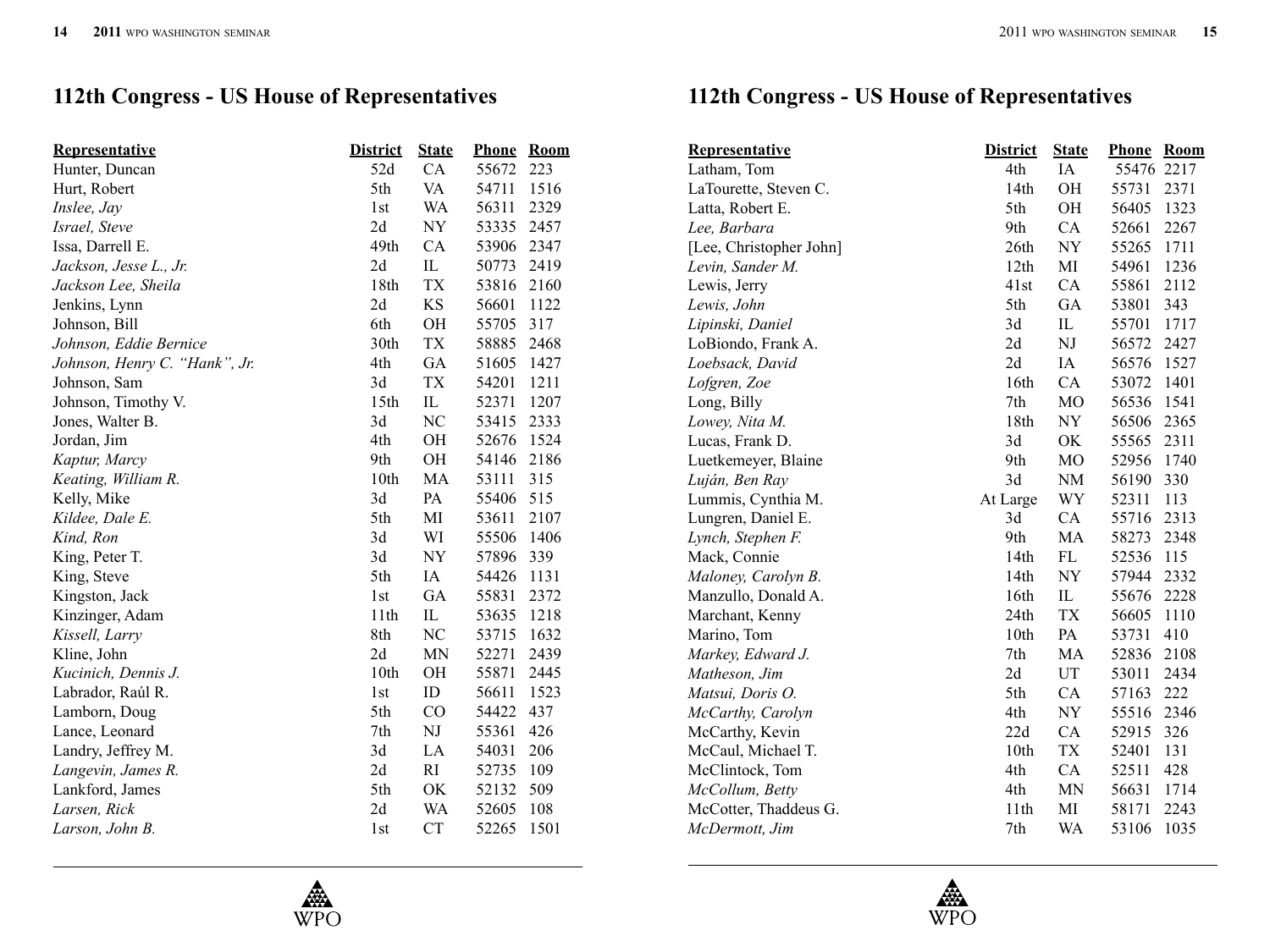| <b>Representative</b>                    | <b>District</b>  | <b>State</b> | <b>Phone</b> | <b>Room</b> |
|------------------------------------------|------------------|--------------|--------------|-------------|
| McGovern, James P.                       | 3d               | MA           | 56101        | 438         |
| McHenry, Patrick T.                      | 10 <sub>th</sub> | NC           | 52576        | 224         |
| McIntyre, Mike                           | 7th              | NC           | 52731        | 2133        |
| McKeon, Howard P. "Buck"                 | 25th             | CA           | 51956        | 2184        |
| McKinley, David B.                       | 1st              | <b>WV</b>    | 54172        | 313         |
| McMorris Rodgers, Cathy                  | 5th              | WA           | 52006        | 2421        |
| McNerney, Jerry                          | 11 <sup>th</sup> | CA           | 51947        | 1210        |
| Meehan, Patrick                          | 7th              | PA           | 52011        | 513         |
| Meeks, Gregory W.                        | 6th              | NY           | 53461        | 2234        |
| Mica, John L.                            | 7th              | FL           | 54035        | 2187        |
| Michaud, Michael H.                      | 2d               | <b>ME</b>    | 56306        | 1724        |
| Miller, Brad                             | 13th             | NC           | 53032        | 1127        |
| Miller, Candice S.                       | 10th             | MI           | 52106        | 1034        |
| Miller, Gary G.                          | 42d              | CA           | 53201        | 2349        |
| Miller, George                           | 7th              | CA           | 52095        | 2205        |
| Miller, Jeff                             | 1st              | FL           | 54136        | 2416        |
| Moore, Gwen                              | 4th              | WI           | 54572        | 2245        |
| Moran, James P.                          | 8th              | <b>VA</b>    | 54376        | 2239        |
| Mulvaney, Mick                           | 5th              | SC           | 55501        | 1004        |
| Murphy, Christopher S.                   | 5th              | CT           | 54476        | 412         |
| Murphy, Tim                              | 18th             | PA           | 52301        | 322         |
| Myrick, Sue Wilkins                      | 9th              | NC           | 51976        | 230         |
| Nadler, Jerrold                          | 8th              | ${\rm NY}$   | 55635 2334   |             |
| Napolitano, Grace F.                     | 38th             | CA           | 55256        | 1610        |
| Neal, Richard E.                         | 2d               | MA           | 55601        | 2208        |
| Neugebauer, Randy                        | 19th             | <b>TX</b>    | 54005        | 1424        |
| Noem, Kristi L.                          | At Large         | SD           | 52801        | 226         |
| <b>Norton, Eleanor Holmes (Delegate)</b> |                  | DC           | 58050        | 2136        |
| Nugent, Richard B.                       | 5th              | FL           | 51002        | 1517        |
| Nunes, Devin                             | 21st             | CA           | 52523        | 1013        |
| Nunnelee, Alan                           | 1st              | MS           | 54306        | 1432        |
| Olson, Pete                              | 22d              | TX           | 55951        | 312         |
| Olver, John W.                           | 1st              | MA           | 55335        | 1111        |
| Owens, William L.                        | 23d              | NY           | 54611        | 431         |
| Palazzo, Steven M.                       | 4th              | MS           | 55772        | 331         |

| <b>Representative</b>                       | <b>District</b>  | <b>State</b> | Phone | <b>Room</b> |
|---------------------------------------------|------------------|--------------|-------|-------------|
| Pallone, Frank, Jr.                         | 6th              | NJ           | 54671 | 237         |
| Pascrell, Bill, Jr.                         | 8th              | NJ           | 55751 | 2370        |
| Pastor, Ed                                  | 4th              | AZ           | 54065 | 2465        |
| Paul, Ron                                   | 14th             | <b>TX</b>    | 52831 | 203         |
| Paulsen, Erik                               | 3d               | <b>MN</b>    | 52871 | 127         |
| Payne, Donald M.                            | 10 <sub>th</sub> | NJ           | 53436 | 2310        |
| Pearce, Stevan                              | 2d               | <b>NM</b>    | 52365 | 2432        |
| Pelosi, Nancy                               | 8th              | CA           | 54965 | 235         |
| Pence, Mike                                 | 6th              | $\mathbb{N}$ | 53021 | 100         |
| Perlmutter, Ed                              | 7th              | CO           | 52645 | 1221        |
| Peters, Gary C.                             | 9th              | MI           | 55802 | 1609        |
| Peterson, Collin C.                         | 7th              | <b>MN</b>    | 52165 | 2211        |
| Petri, Thomas E.                            | 6th              | WI           | 52476 | 2462        |
| Pierluisi, Pedro R. (Resident Commissioner) |                  | PR           | 52615 | 1213        |
| Pingree, Chellie                            | 1st              | <b>ME</b>    | 56116 | 1318        |
| Pitts, Joseph R.                            | 16th             | PA           | 52411 | 420         |
| Platts, Todd Russell                        | 19th             | PA           | 55836 | 2455        |
| Poe, Ted                                    | 2d               | <b>TX</b>    | 56565 | 430         |
| Polis, Jared                                | 2d               | CO           | 52161 | 501         |
| Pompeo, Mike                                | 4th              | <b>KS</b>    | 56216 | 107         |
| Posey, Bill                                 | 15th             | FL           | 53671 | 120         |
| Price, David E.                             | 4th              | NC           | 51784 | 2162        |
| Price, Tom                                  | 6th              | GA           | 54501 | 403         |
| Quayle, Benjamin                            | 3d               | AZ           | 53361 | 1419        |
| Quigley, Mike                               | 5th              | IL           | 54061 | 1124        |
| Rahall, Nick J., II                         | 3d               | <b>WV</b>    | 53452 | 2307        |
| Rangel, Charles B.                          | 15th             | NY           | 54365 | 2354        |
| Reed, Tom                                   | 29th             | NY           | 53161 | 1037        |
| Rehberg, Denny                              | At Large         | MT           | 53211 | 2448        |
| Reichert, David G.                          | 8th              | <b>WA</b>    | 57761 | 1730        |
| Renacci, James B.                           | 16th             | OH           | 53876 | 130         |
| Reyes, Silvestre                            | 16th             | <b>TX</b>    | 54831 | 2210        |
| Ribble, Reid J.                             | 8th              | WI           | 55665 | 1513        |
| Richardson, Laura                           | 37th             | CA           | 57924 | 1330        |
| Richmond, Cedric L.                         | 2d               | LA           | 56636 | 415         |



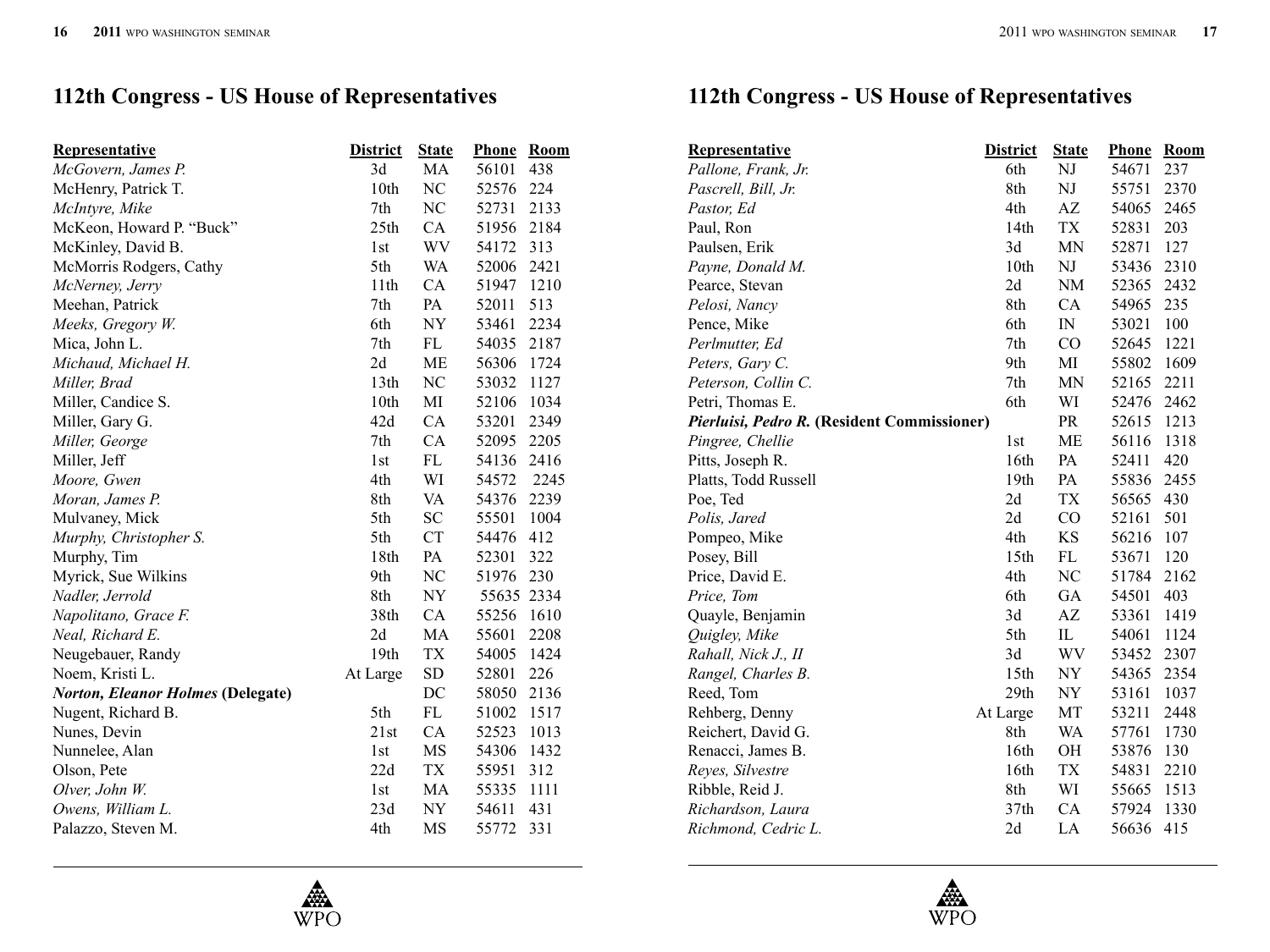| <b>Representative</b>                      | <b>District</b> | <b>State</b>             | <b>Phone</b> | <b>Room</b> |
|--------------------------------------------|-----------------|--------------------------|--------------|-------------|
| Rigell, E. Scott                           | 2d              | VA                       | 54215        | 327         |
| Rivera, David                              | 25th            | FL                       | 52778        | 417         |
| Roby, Martha                               | 2d              | AL                       | 52901        | 414         |
| Roe, David P.                              | 1st             | TN                       | 56356        | 419         |
| Rogers, Harold                             | 5th             | KY                       | 54601        | 2406        |
| Rogers, Mike                               | 3d              | AL                       | 53261        | 324         |
| Rogers, Mike                               | 8th             | MI                       | 54872        | 133         |
| Rohrabacher, Dana                          | 46th            | CA                       | 52415        | 2300        |
| Rokita, Todd                               | 4th             | $\ensuremath{\text{IN}}$ | 55037        | 236         |
| Rooney, Thomas J.                          | 16th            | FL                       | 55792        | 1529        |
| Roskam, Peter J.                           | 6th             | IL                       | 54561        | 227         |
| Ros-Lehtinen, Ileana                       | 18th            | FL                       | 53931        | 2206        |
| Ross, Dennis A.                            | 12th            | FL                       | 51252        | 404         |
| Ross, Mike                                 | 4th             | AR                       | 53772        | 2436        |
| Rothman, Steven R.                         | 9th             | NJ                       | 55061        | 2303        |
| Roybal-Allard, Lucille                     | 34th            | CA                       | 51766        | 2330        |
| Royce, Edward R.                           | 40th            | CA                       | 54111        | 2185        |
| Runyan, Jon                                | 3d              | NJ                       | 54765        | 1239        |
| Ruppersberger, C. A. Dutch                 | 2d              | MD                       | 53061        | 2453        |
| Rush, Bobby L.                             | 1st             | IL                       | 54372        | 2268        |
| Ryan, Paul                                 | 1st             | WI                       | 53031        | 1233        |
| Ryan, Tim                                  | 17th            | OH                       | 55261        | 1421        |
| Sablan, Gregorio Kilili Camacho (Delegate) |                 | <b>MP</b>                | 52646        | 423         |
| Sánchez, Linda T.                          | 39th            | CA                       | 56676        | 2423        |
| Sanchez, Loretta                           | 47th            | CA                       | 52965        | 1114        |
| Sarbanes, John P.                          | 3d              | <b>MD</b>                | 54016        | 2444        |
| Scalise, Steve                             | 1 <sub>st</sub> | LA                       | 53015        | 429         |
| Schakowsky, Janice D.                      | 9th             | IL                       | 52111        | 2367        |
| Schiff, Adam B.                            | 29th            | CA                       | 54176        | 2411        |
| Schilling, Robert T.                       | 17th            | IL                       | 55905        | 507         |
| Schmidt, Jean                              | 2d              | <b>OH</b>                | 53164        | 2464        |
| Schock, Aaron                              | 18th            | IL                       | 56201        | 328         |
| Schrader, Kurt                             | 5th             | <b>OR</b>                | 55711        | 314         |
| Schwartz, Allyson Y.                       | 13th            | PA                       | 56111        | 1227        |

| <b>Representative</b>        | <b>District</b>  | <b>State</b>             | <b>Phone</b> | <b>Room</b> |
|------------------------------|------------------|--------------------------|--------------|-------------|
| Schweikert, David            | 5th              | AZ                       | 52190        | 1205        |
| Scott, Austin                | 8th              | GA                       | 56531        | 516         |
| Scott, David                 | 13th             | GA                       | 52939        | 225         |
| Scott, Robert C. "Bobby"     | 3d               | <b>VA</b>                | 58351        | 1201        |
| Scott, Tim                   | 1st              | <b>SC</b>                | 53176        | 1117        |
| Sensenbrenner, F. James, Jr. | 5th              | WI                       | 55101        | 2449        |
| Serrano, José E.             | 16th             | NY                       | 54361        | 2227        |
| Sessions, Pete               | 32d              | <b>TX</b>                | 52231        | 2233        |
| Sewell, Terri A.             | 7th              | AL                       | 52665        | 1133        |
| Sherman, Brad                | 27th             | CA                       | 55911        | 2242        |
| Shimkus, John                | 19th             | $_{\rm IL}$              | 55271        | 2452        |
| Shuler, Heath                | 11th             | NC                       | 56401        | 229         |
| Shuster, Bill                | 9th              | PA                       | 52431        | 204         |
| Simpson, Michael K.          | 2d               | ID                       | 55531        | 2312        |
| Sires, Albio                 | 13 <sub>th</sub> | NJ                       | 57919        | 2342        |
| Slaughter, Louise McIntosh   | 28th             | $\ensuremath{\text{NY}}$ | 53615        | 2469        |
| Smith, Adam                  | 9th              | <b>WA</b>                | 58901        | 2402        |
| Smith, Adrian                | 3d               | NE                       | 56435        | 503         |
| Smith, Christopher H.        | 4th              | NJ                       | 53765        | 2373        |
| Smith, Lamar                 | 21st             | TX                       | 54236        | 2409        |
| Southerland, Steve, II       | 2d               | FL                       | 55235        | 1229        |
| Speier, Jackie               | 12th             | CA                       | 53531        | 211         |
| Stark, Fortney Pete          | 13th             | CA                       | 55065        | 239         |
| Stearns, Cliff               | 6th              | FL                       | 55744        | 2306        |
| Stivers, Steve               | 15th             | <b>OH</b>                | 52015        | 1007        |
| Stutzman, Marlin A.          | 3d               | IN                       | 54436        | 1728        |
| Sullivan, John               | 1st              | OK                       | 52211        | 434         |
| Sutton, Betty                | 13 <sub>th</sub> | <b>OH</b>                | 53401        | 1519        |
| Terry, Lee                   | 2d               | <b>NE</b>                | 54155        | 2331        |
| Thompson, Bennie G.          | 2d               | <b>MS</b>                | 55876        | 2466        |
| Thompson, Glenn              | 5th              | PA                       | 55121        | 124         |
| Thompson, Mike               | 1st              | CA                       | 53311        | 231         |
| Thornberry, Mac              | 13th             | TX                       | 53706        | 2209        |
| Tiberi, Patrick J.           | 12th             | OH                       | 55355        | 106         |
| Tierney, John F.             | 6th              | MA                       | 58020        | 2238        |

WPO

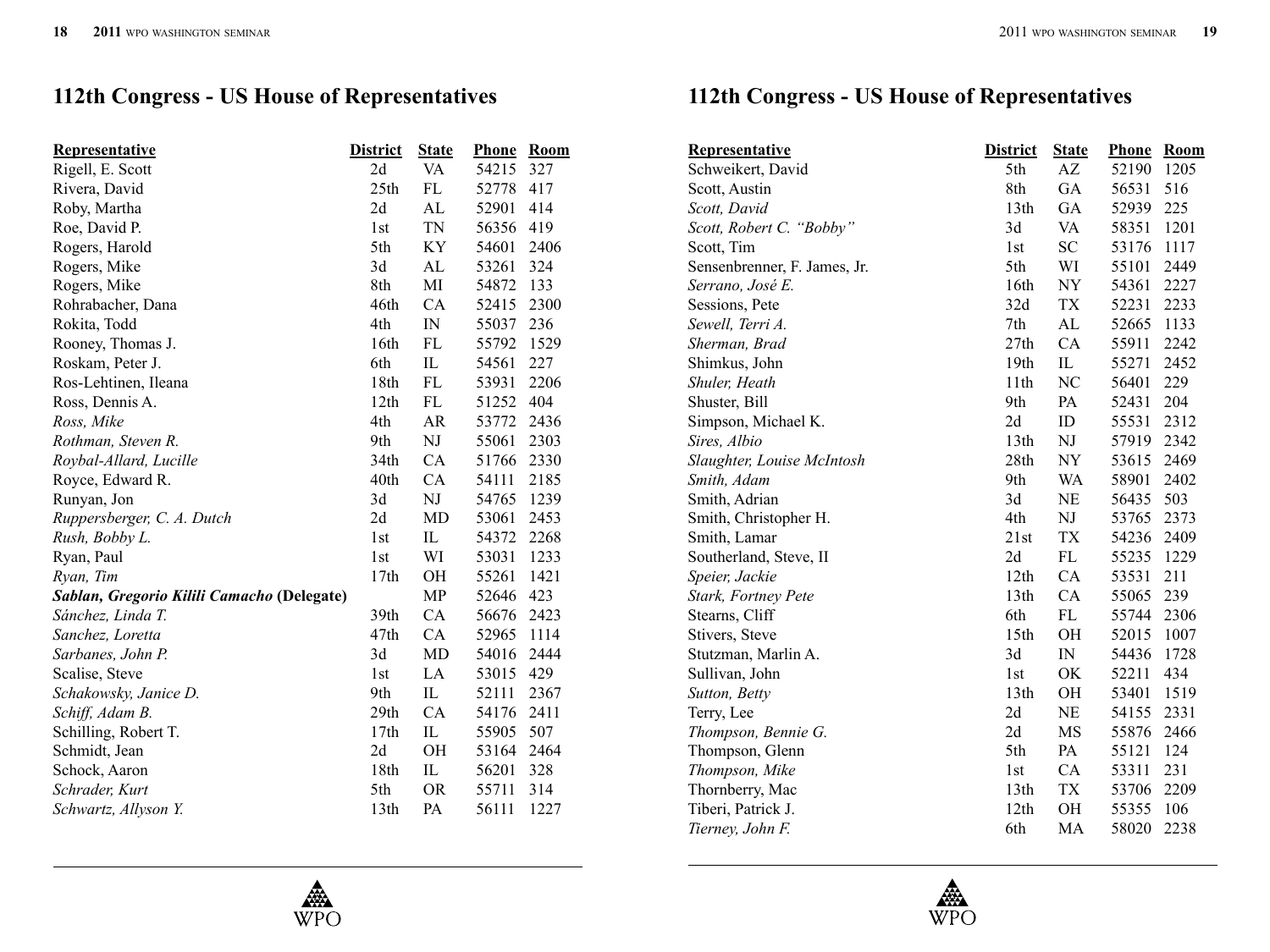## **112th Congress - US House of Representatives 112th Congress - US Senate**

| <b>Representative</b>     | <b>District</b> | <b>State</b> | <b>Phone</b> | <b>Room</b> |
|---------------------------|-----------------|--------------|--------------|-------------|
| Tipton, Scott R.          | 3d              | CO           | 54761        | 218         |
| Tonko, Paul               | 21st            | <b>NY</b>    | 55076        | 422         |
| Towns, Edolphus           | 10th            | NY           | 55936        | 2232        |
| Tsongas, Niki             | 5th             | MA           | 53411        | 1607        |
| Turner, Michael R.        | 3d              | OH           | 56465        | 2454        |
| Upton, Fred               | 6th             | MI           | 53761        | 2183        |
| Van Hollen, Chris         | 8th             | <b>MD</b>    | 55341        | 1707        |
| Velázquez, Nydia M.       | 12th            | <b>NY</b>    | 52361        | 2302        |
| Visclosky, Peter J.       | 1st             | IN           | 52461        | 2256        |
| Walberg, Tim              | 7th             | MI           | 56276        | 418         |
| Walden, Greg              | 2d              | <b>OR</b>    | 56730        | 2182        |
| Walsh, Joe                | 8th             | IL           | 53711        | 432         |
| Walz, Timothy J.          | 1 <sub>st</sub> | <b>MN</b>    | 52472        | 1722        |
| Wasserman Schultz, Debbie | 20th            | FL           | 57931        | 118         |
| Waters, Maxine            | 35th            | CA           | 52201        | 2344        |
| Watt, Melvin L.           | 12th            | NC           | 51510        | 2304        |
| Waxman, Henry A.          | 30th            | CA           | 53976        | 2204        |
| Webster, Daniel           | 8th             | FL           | 52176        | 1039        |
| Weiner, Anthony D.        | 9th             | <b>NY</b>    | 56616        | 2104        |
| Welch, Peter              | At Large        | <b>VT</b>    | 54115        | 1404        |
| West, Allen B.            | 22d             | FL           | 53026        | 1708        |
| Westmoreland, Lynn A.     | 3d              | GA           | 55901        | 2433        |
| Whitfield, Ed             | 1 <sub>st</sub> | KY           | 53115        | 2368        |
| Wilson, Frederica S.      | 17th            | FL           | 54506        | 208         |
| Wilson, Joe               | 2d              | <b>SC</b>    | 52452        | 2229        |
| Wittman, Robert J.        | 1st             | <b>VA</b>    | 54261        | 1317        |
| Wolf, Frank R.            | 10th            | VA           | 55136        | 241         |
| Womack, Steve             | 3d              | <b>AR</b>    | 54301        | 1508        |
| Woodall, Rob              | 7th             | GA           | 54272        | 1725        |
| Woolsey, Lynn C.          | 6th             | CA           | 55161        | 2263        |
| Wu, David                 | 1st             | <b>OR</b>    | 50855        | 2338        |
| Yarmuth, John A.          | 3d              | KY           | 55401        | 435         |
| Yoder, Kevin              | 3d              | <b>KS</b>    | 52865        | 214         |
| Young, C. W. Bill         | 10th            | FL           | 55961        | 2407        |
| Young, Don                | At Large        | AK           | 55765        | 2314        |
| Young, Todd C.            | 9th             | IN           | 55315        | 1721        |

#### **UNITED STATES SENATE**

Democrats in roman; Republicans in *italic*; Independents in ALL CAPS

Room numbers beginning with SD are in the Dirksen Building, SH are in the Hart Building and SR are in the Russell Building.

Incoming calls: Calls from the public may be made by dialing 202-22 plus the five-digit number listed in this directory.

| <b>Senator</b>                       | <b>Suite</b>  | <b>Phone</b> |
|--------------------------------------|---------------|--------------|
| Vice President Biden, Joseph R., Jr. | N/A           | 4-2424       |
| Akaka, Daniel K. (HI)                | SH-141        | 4-6361       |
| Alexander, Lamar (R-TN)              | SD-455        | 4-4944       |
| Ayotte, Kelly (R-NH)                 | <b>SR-188</b> | 4-3324       |
| Barrasso, John (R-WY)                | SD-307        | 4-6441       |
| Baucus, Max (D-MT)                   | SH-511        | 4-2651       |
| Begich, Mark (D-AK)                  | SR-111        | 4-3004       |
| Bennet, Michael F. (D-CO)            | SR-458        | 4-5852       |
| Bingaman, Jeff (D-NM)                | SH-703        | 4-5521       |
| Blumenthal, Richard (D-CT)           | $SD-G55$      | 4-2823       |
| Blunt, Roy (R-MO)                    | $SD-B40C$     | 4-5721       |
| Boozman, John (R-AR)                 | $SR-C1$       | 4-4843       |
| Boxer, Barbara (D-CA)                | SH-112        | 4-3553       |
| Brown, Scott P. (R-MA)               | SR-317        | 4-4543       |
| Brown, Sherrod (D-OH)                | SH-713        | 4-2315       |
| Burr, Richard (R-NC)                 | SR-217        | 4-3154       |
| Cantwell, Maria (D-WA)               | SD-511        | 4-3441       |
| Cardin, Benjamin L. (D-MD)           | SH-509        | 4-4524       |
| Carper, Thomas R. (D-DE)             | SH-513        | 4-2441       |
| Casey, Jr., Robert P. (D-PA)         | SR-393        | 4-6324       |
| Chambliss, Saxby (R-GA)              | SR-416        | 4-3521       |
| Coats, Daniel (R-IN)                 | SD-B40E       | 4-5623       |



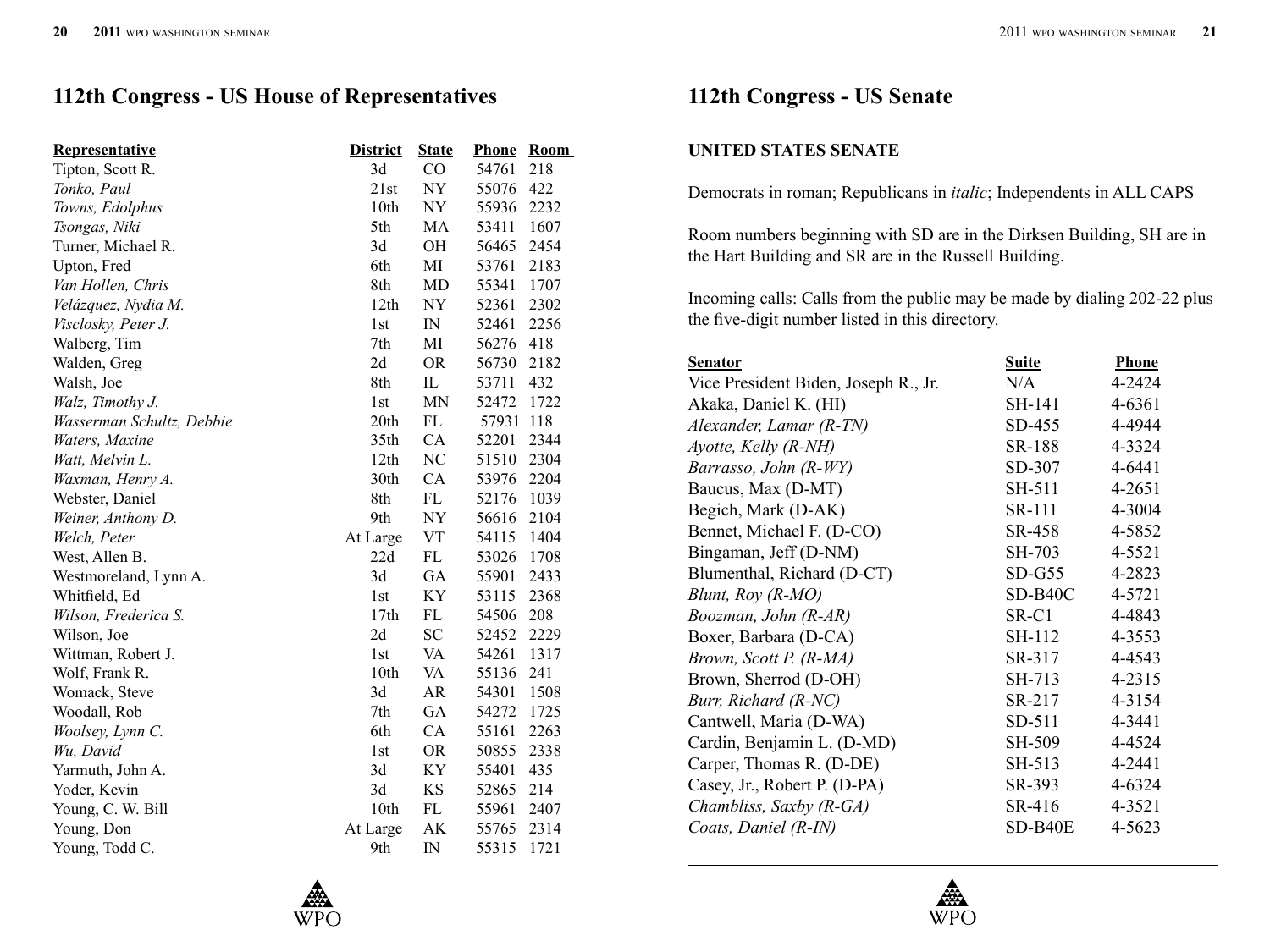## **112th Congress - US Senate**

| <b>Senator</b>                | <b>Suite</b>      | Phone      |
|-------------------------------|-------------------|------------|
| Coburn, Tom (R-OK)            | SR-172            | 4-5754     |
| Cochran, Thad (R-MS)          | $SD-113$          | 4-5054     |
| Collins, Susan M. (R-ME)      | SD-413            | 4-2523     |
| Conrad, Kent (D-ND)           | SH-530            | 4-2043     |
| Coons, Christopher A. (D-DE)  | SR-383            | 4-5042     |
| Corker, Bob (R-TN)            | SD-185            | 4-3344     |
| Cornyn, John (R-TX)           | SH-517            | 4-2934     |
| Crapo, Mike (R-ID)            | SD-239            | 4-6142     |
| DeMint, Jim (R-SC)            | SR-167            | 4-6121     |
| Durbin, Richard J. (D-IL)     | SH-711            | 4-2152     |
| Ensign, John (R-NV)           | SR-119            | 4-6244     |
| Enzi, Michael B. (R-WY)       | <b>SR-379A</b>    | 4-3424     |
| Feinstein, Dianne (D-CA)      | SH-331            | 4-3841     |
| Franken, Al (D-MN)            | SH-309            | 4-5641     |
| Gillibrand, Kirsten E. (D-NY) | SR-478            | 4-4451     |
| Graham R., Lindsey (R-SC)     | <b>SR-290</b>     | 4-5972     |
| Grassley, Chuck (R-IA)        | SH-135            | 4-3744     |
| Hagan Kay R. (D-NC)           | $SD-521$          | 4-6342     |
| Harkin, Tom (D-IA)            | SH-731            | 4-3254     |
| Hatch, Orrin G. (R-UT)        | SH-104            | 4-5251     |
| Hoeven, John (R-ND)           | $SD-G11$          | $4 - 2551$ |
| Hutchinson, Kay Bailey (R-TX) | SR-284            | 4-5922     |
| Inhofe, James M. (R-OK)       | SR-205            | 4-4721     |
| Inouye, Daniel K. (D-HI)      | SH-722            | 4-3934     |
| Isakson, Johnny (R-GA)        | SR-131            | 4-3643     |
| Johanns, Mike (R-NE)          | SR-404            | 4-4224     |
| Johnson, Ron (R-WI)           | SR-C <sub>2</sub> | 4-5323     |
| Johnson, Tim (D-SD)           | SH-136            | 4-5842     |
| Keryy, John F. (D-MA)         | SR-218            | 4-2742     |
| Kirk, Mark (R-IL)             | SR-387            | 4-2854     |
| Klobuchar, Amy (D-MN)         | SH-302            | 4-3244     |
| Kohl, Herb (D-WI)             | SH-330            | 4-5653     |

## **112th Congress - US Senate**

| <b>Senator</b>                    | <b>Suite</b> | Phone      |
|-----------------------------------|--------------|------------|
| Kyl, Jon (R-AZ)                   | SH-730       | 4-4521     |
| Landrieu, Mary L. (D-LA)          | SD-431       | 4-5824     |
| Lautenberg, Frank R. (D-NJ)       | SH-324       | 4-3224     |
| Leahy, Patrick J. (D-VT)          | SR-433       | 4-4242     |
| Lee, Mike $(R-UT)$                | SH-825       | 4-5444     |
| Levin, Carl (D-MI)                | SR-269       | $4 - 6221$ |
| LIEBERMAN, JOSEPH I. (ID-CT)      | SH-706       | 4-4041     |
| Lugar, Richard G. (R-IN)          | SH-306       | 4-4814     |
| Manchin, III Joe (D-WV)           | SH-311       | 4-3954     |
| McCain, John (R-AZ)               | SR-241       | 4-2235     |
| McCaskill, Claire (D-MO)          | SH-506       | 4-6154     |
| McConnell, Mitch (R-KY)           | SR-361A      | 4-2541     |
| Menendez, Robert (D-NJ)           | SH-528       | 4-4744     |
| Merkley $\setminus$ , Jeff (D-OR) | SH-313       | 4-3753     |
| Mikulski, Barbara A. (D-MD)       | SH-503       | 4-4654     |
| Moran, Jerry (R-KS)               | SR-C4        | 4-6521     |
| Murkowski, Lisa (R-AK)            | SH-709       | 4-6665     |
| Murray, Patty (D-WA)              | SR-448       | 4-2621     |
| Nelson, Ben (D-NE)                | SH-720       | 4-6551     |
| Nelson, Bill (D-FL)               | SH-716       | 4-5274     |
| Paul, Rand (R-KY)                 | SR-C5        | 4-4343     |
| Portman, Rob (R-OH)               | $SD-B40D$    | 4-3353     |
| Pryor, Mark L. (D-AR)             | SD-255       | 4-2353     |
| Reed, Jack (D-RI)                 | SH-728       | 4-4642     |
| Reid, Harry (D-NV)                | SH-522       | 4-3542     |
| Risch, James E. (R-ID)            | SR-483       | 4-2752     |
| Roberts, Pat (R-KS)               | SH-109       | 4-4774     |
| Rockefeller IV, John D. (D-WV)    | SH-531       | 4-6472     |
| Rubio, Marco (R-FL)               | $SD-B40A$    | 4-3041     |
| SANDERS, BERNARD (I-VT)           | SD-332       | 4-5141     |
| Schumer, Charles E. (D-NY)        | SH-322       | 4-6542     |
| Sessions, Jeff (R-AL)             | SR-326       | 4-4124     |



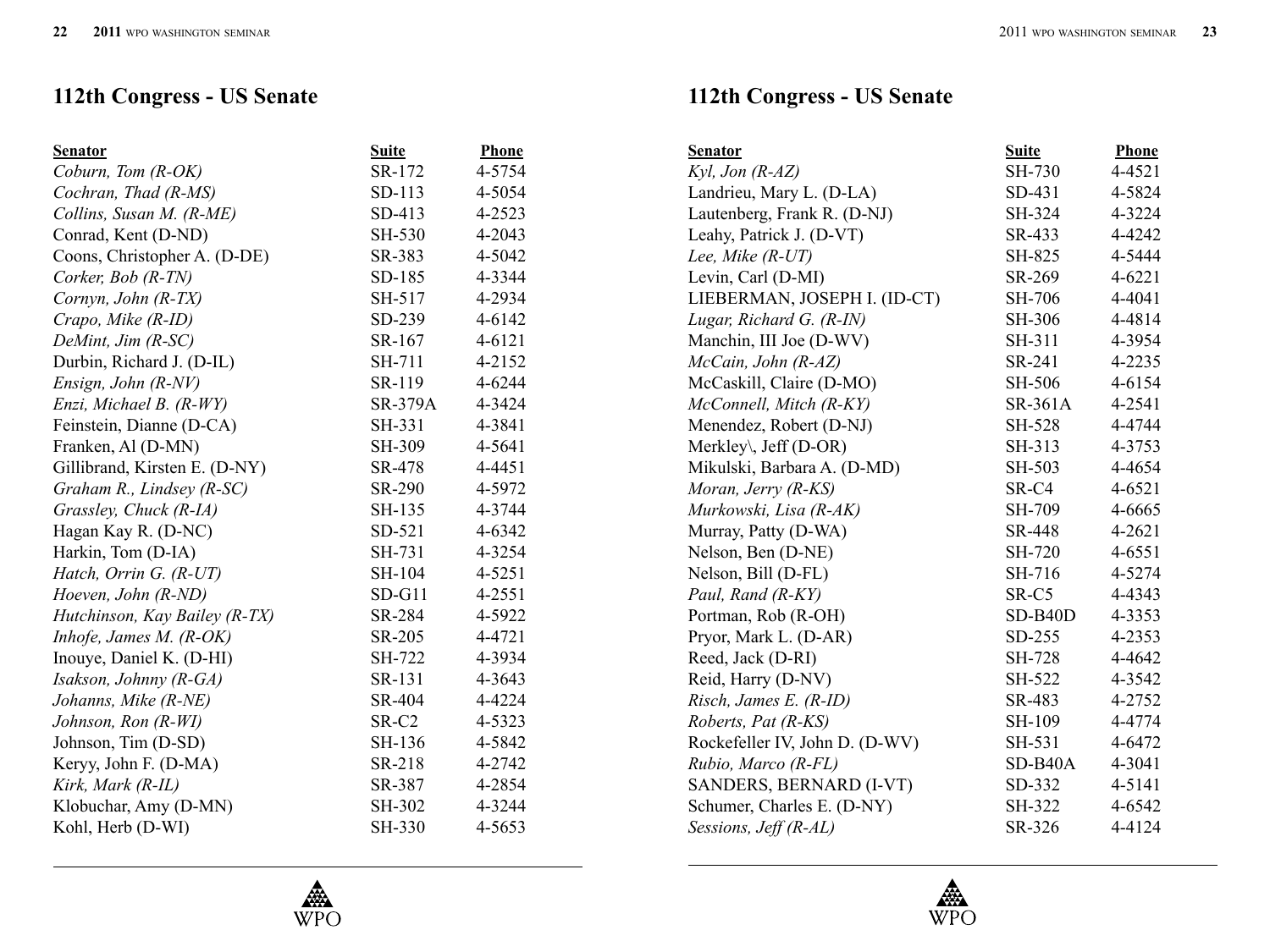## **112th Congress - US Senate**

| <b>Senator</b>              | <b>Suite</b>   | <b>Phone</b> |
|-----------------------------|----------------|--------------|
| Shaheen, Jeanne (D-NH)      | <b>SH-520</b>  | 4-2841       |
| Shelby, Richard C. $(R-AL)$ | SR-304         | 4-5744       |
| Snowe, Olympia J. (R-ME)    | SR-154         | 4-5344       |
| Stabenow, Debbie (D-MI)     | SH-133         | 4-4822       |
| Tester, Jon (D-MT)          | SH-724         | 4-2644       |
| Thune, John $(R$ -SD $)$    | SR-493         | 4-2321       |
| Toomey, Patrick J. (R-PA)   | $SD-B40B$      | 4-4254       |
| Udall, Mark (D-CO)          | <b>SH-328</b>  | 4-5941       |
| Udall, Tom (D-NM)           | <b>SH-110</b>  | 4-6621       |
| Vitter David (R-LA)         | SH-516         | 4-4623       |
| Warner, Mark R. (D-VA)      | <b>SR-459A</b> | 4-2023       |
| Webb, Jim (D-VA)            | SR-248         | 4-4024       |
| Whitehouse, Sheldon (D-RI)  | SH-717         | 4-2921       |
| Wicker, Roger F. (R-MS)     | $SD-555$       | 4-6253       |
| Wyden, Ron (D-OR)           | SD-223         | 4-5244       |

## **Resources**

#### **JIM ANGLE**

Jim Angle is FOX News Channel's chief Washington correspondent and also serves as a substitute anchor for "Special Report with Bret Baier." Named to this position in 2005, he reports on overall political news from Washington, DC, as well as broader issues, including social security and tax reform. He joined FNC in 1996.



Previously, Angle served as FNC's senior White House correspondent. In this capacity, he was responsible for reporting on presidential activities nationally and internationally.

Prior to joining FOX News, he was a correspondent at CNN, covering politics and the economy. Previously, Angle served as a correspondent at ABC News, reporting on economic policy and contributing to "World News Tonight," "Nightline" and "Good Morning America."

Before joining ABC News, Angle worked in public radio for 18 years. From 1990-1993, he anchored the popular national program "Marketplace," a daily half-hour program on money and business on NPR. Before that, he spent seven years as National Public Radio's senior White House correspondent, covering both the Reagan and Bush administrations. Renowned columnist Nat Hentoff praised Angle as "One of the most fair, incisive and informed investigative reporters on the Washington scene."

Angle has received numerous awards and honors for his reporting. He has been twice honored with the Merriman Smith Memorial Award, awarded by the White House Correspondents' Association, for outstanding presidential news coverage under deadline pressure in the category for broadcast journalism, in 2001 and 2003. He also received the "Excellence in Financial Journalism Award" twice for his reporting on economic issues on "Nightline" in 1994 and 1995.

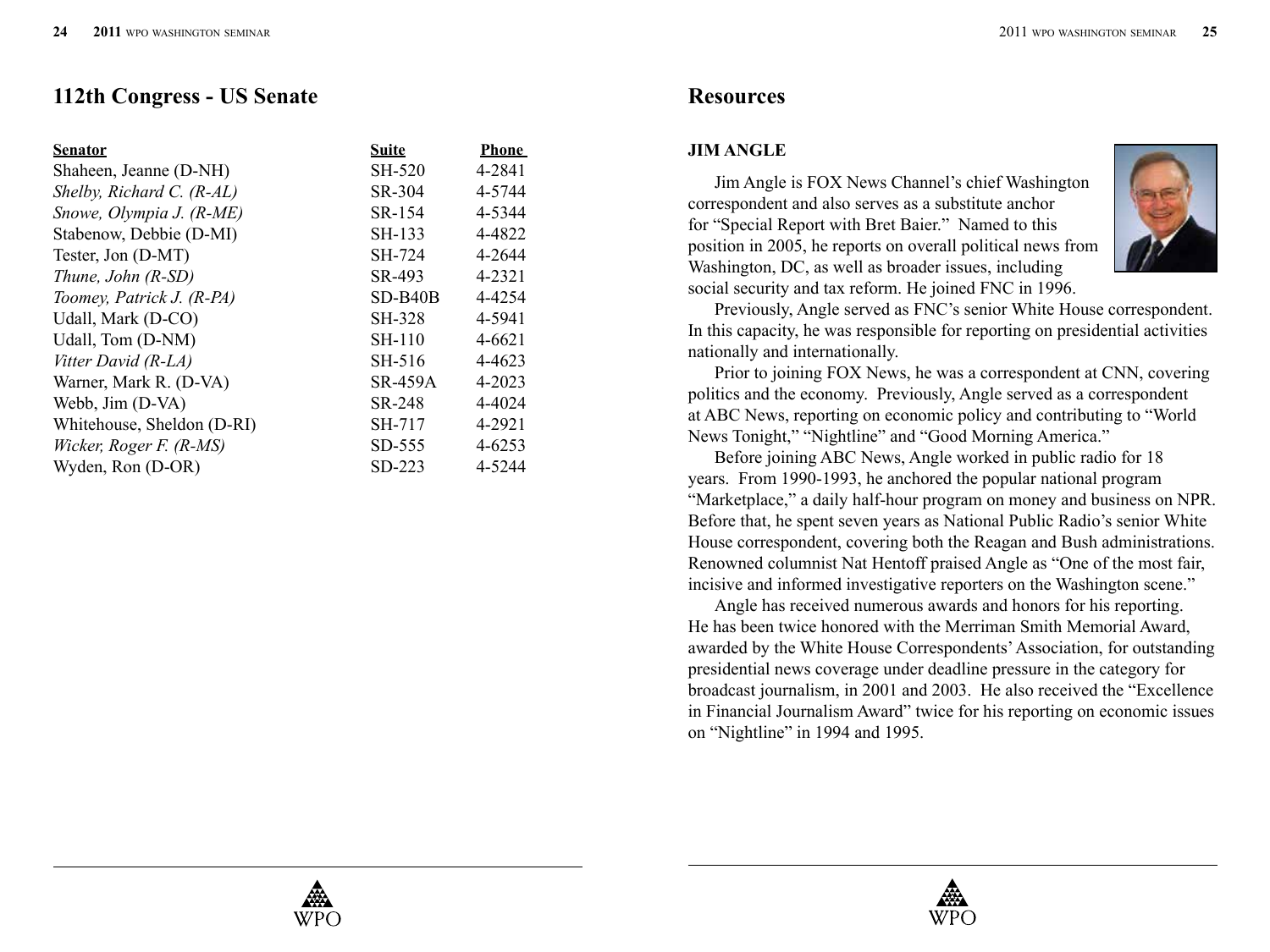#### **THE HONORABLE JAMES R. CLAPPER, JR.**

The Honorable James R. Clapper, Jr. was sworn in as the fourth Director of National Intelligence (DNI) on August 9, 2010. As DNI, Mr. Clapper oversees the United States Intelligence Community and serves as the principal intelligence advisor to the President.



Mr. Clapper retired in 1995 after a distinguished career in the Armed Forces. His career began as a rifleman in the U.S. Marine Corps Reserve and culminated as a lieutenant general in the U.S. Air Force and Director of the Defense Intelligence Agency. His intelligence-related positions over his 32 years in uniform included Assistant Chief of Staff for Intelligence during Operations Desert Shield/Desert Storm and Director of Intelligence for three war-fighting commands — U.S. Forces Korea; Pacific; and Strategic Air. He also served two combat tours during the Southeast Asia conflict and flew 73 combat support missions over Laos and Cambodia.

Directly following his retirement, Mr. Clapper worked in industry for six years as an executive in three successive companies with his business focus being the Intelligence Community. Mr. Clapper also served as a consultant and advisor to Congress and to the Departments of Defense and Energy and as a member of a wide variety of government panels, boards, commissions and advisory groups. Mr. Clapper returned to the government in September 2001 as the first civilian director of the National Imagery and Mapping Agency. He served as Director for five years transforming it into the National Geospatial-Intelligence Agency as it is today. Prior to becoming the Director of National Intelligence, Mr. Clapper served for over three years in two Administrations as the Under Secretary of Defense for Intelligence.

Mr. Clapper earned a bachelor's degree in government and politics from the University of Maryland, a master's degree in political science from St. Mary's University, San Antonio, Texas and an honorary doctorate in strategic intelligence from the then Joint Military Intelligence College. He is the recipient of numerous Distiniguished Service Medals as well as a host of awards and decorations in the areas of national intelligence, defense and military and civilian service.

## **Resources**

#### **THE HONORABLE JAMES E. CLYBURN**

President Barack Obama has said he is, "One of a handful of people who, when they speak, the entire Congress listens." As Assistant Democratic Leader in the 112th Congress, the number three Democrat in the House, James E. Clyburn is the leadership liaison to the Appropriations Committee and one of the Democratic



Caucus' primary liaisons to the White House. Working with the internal caucuses, he plays a prominent role in messaging and outreach.

His humble beginnings in Sumter South Carolina, as the eldest son of an activist fundamentalist minister and an independent civic-minded beautician, grounded him securely in family, faith and public service. He was elected president of his NAACP youth chapter when he was 12-years old, helped organize many civil rights marches and demonstrations as a student leader at South Carolina State College, and even met his wife, Emily, in jail during one of his incarcerations.

When Clyburn came to Congress in 1993, he was elected co-President of his Freshman class and quickly rose through leadership ranks. He was elected Chairman of the Congressional Black Caucus in 1999, and his reputation as a leader and consensus-builder helped him win a difficult threeway race for House Democratic Caucus Vice Chair in 2002. Three years later, he was unanimously elected Chair of the Democratic Caucus. When Democrats regained the House majority in 2006, Congressman Clyburn was elevated by his colleagues to House Majority Whip.

As a national leader he has worked to respond to the needs of America's diverse communities. He championed rural communities supporting regional water projects, community health centers and broadband connections. He has supported higher education by leading the charge for increased Pell grants, and has encouraged economic development by securing funding for Empowerment Zones and investing in green technology. Clyburn was instrumental in advancing into law measures to resolve historic discrimination issues, significantly reducing the statutory disparity in sentencing and compensating African and Native Americans.



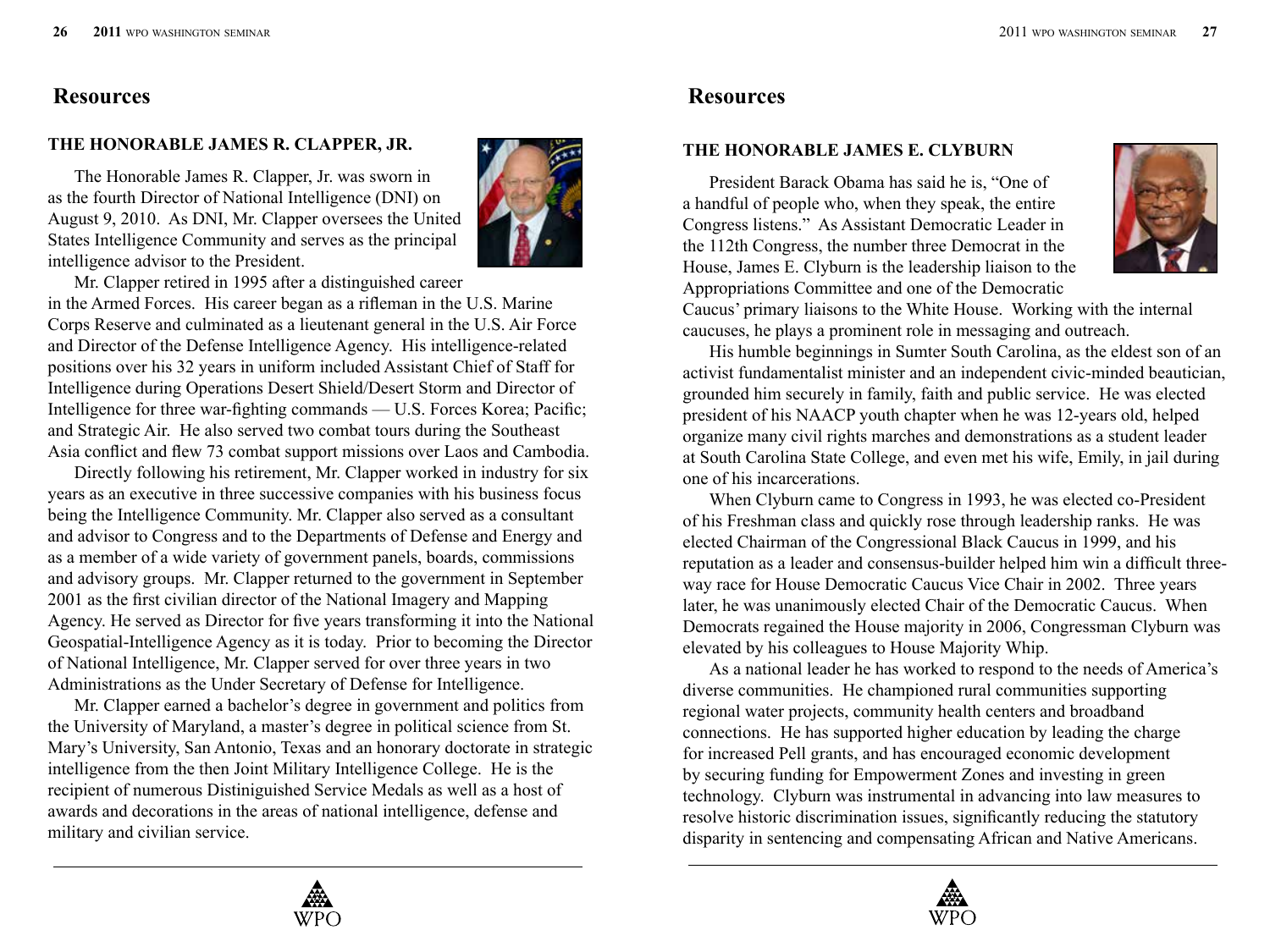#### **SENATOR BOB CORKER**

Bob Corker grew up in Chattanooga, Tennessee. He attended public schools, played sports and from an early age, learned to love and value hard work. He took his first job at age 13 picking up trash and spent his teenage years bagging ice, working at the Western Auto and putting in long hours as a construction laborer.



Bob graduated from the University of Tennessee in 1974 with a degree in Industrial Management, and after working four years as a construction superintendent, he started his own construction company with \$8,000. The company grew as it quickly gained a reputation for meeting deadlines on time and under budget and eventually expanded to operations in 18 states. Over time, Bob's business interests evolved to acquiring and developing commercial real estate. After traveling with his church on a mission trip to Haiti in his late twenties, Bob began to take a closer look at needs in his own community. He led the creation of Chattanooga Neighborhood Enterprise, a non-profit organization that today has helped more than 10,000 families secure decent, fit and affordable housing through low-interest loans.

In 1994, Bob was appointed Tennessee commissioner of Finance and Administration, where he served for two years in the highest appointed office in state government. As commissioner, he tightened the state's budget and helped move almost 40,000 Tennesseans off welfare and into jobs.

In 2001, Bob was elected mayor of Chattanooga. He transformed Chattanooga's waterfront — attracting \$2.1 billion of investment to revitalize the city, implemented merit bonus pay for teachers which dramatically raised student achievement in some of the city's most challenged schools, and worked with local law enforcement officials to cut violent crime in half.

On November 7, 2006, Bob Corker was elected to serve the people of Tennessee in the United States Senate. He is a member of the Banking, Housing, and Urban Affairs Committee, the Energy and Natural Resources Committee, the Foreign Relations Committee and ranking member of the Special Committee on Aging.

## **Resources**

#### **MAYOR ADRIAN FENTY**

Adrian Fenty has become a national leader in the area of urban education reform after changing the city's public schools structure in his first months in office.

One of the youngest mayors of a major metropolitan U.S. city, rising political figure Adrian Fenty captured the nation's attention during his term as Mayor of the District



of Columbia. Celebrated for his leadership in urban education reform, the public school system in DC had been troubled for years with poor student test performance scores and graduation rates among the lowest in the nation. During his first months in office, he shocked the city — and the nation — by bringing the public school system under his administration's control. That bold move and the addition of Michelle Rhee as Chancellor of Schools have credited Fenty with putting the school system on the path to long-awaited improvements inside and outside the classroom. The results speak for themselves — student achievement at the secondary level rose 14 points in reading and 17 points in math since 2007 — gains that are unprecedented in DC history and unparalleled nationwide.

While focusing on improving schools, the Fenty Administration is also recognized for overhauling District agencies, ensuring more efficient and effective service delivery throughout city government. Government efficiency and accountability are among the key hallmarks of Fenty's work as Mayor. He added more police officers to patrol the streets; added thousands of affordable housing units; and improved the delivery of emergency medical services. As a result, homicides dropped to their lowest level since the 1960s. Fenty also championed development efforts across the city. Several schools, libraries, parks and recreation centers were renovated to offer state-of-the-art facilities for residents. Mayor Fenty again made history by signing the Religious Freedom and Civil Marriage Equality Act of 2009 to legalize same-sex marriage in the District of Columbia.

Fenty is a graduate of Oberlin College and earned a Juris Doctorate from Howard University Law School. He resides in DC with his wife, Michelle, and three children.



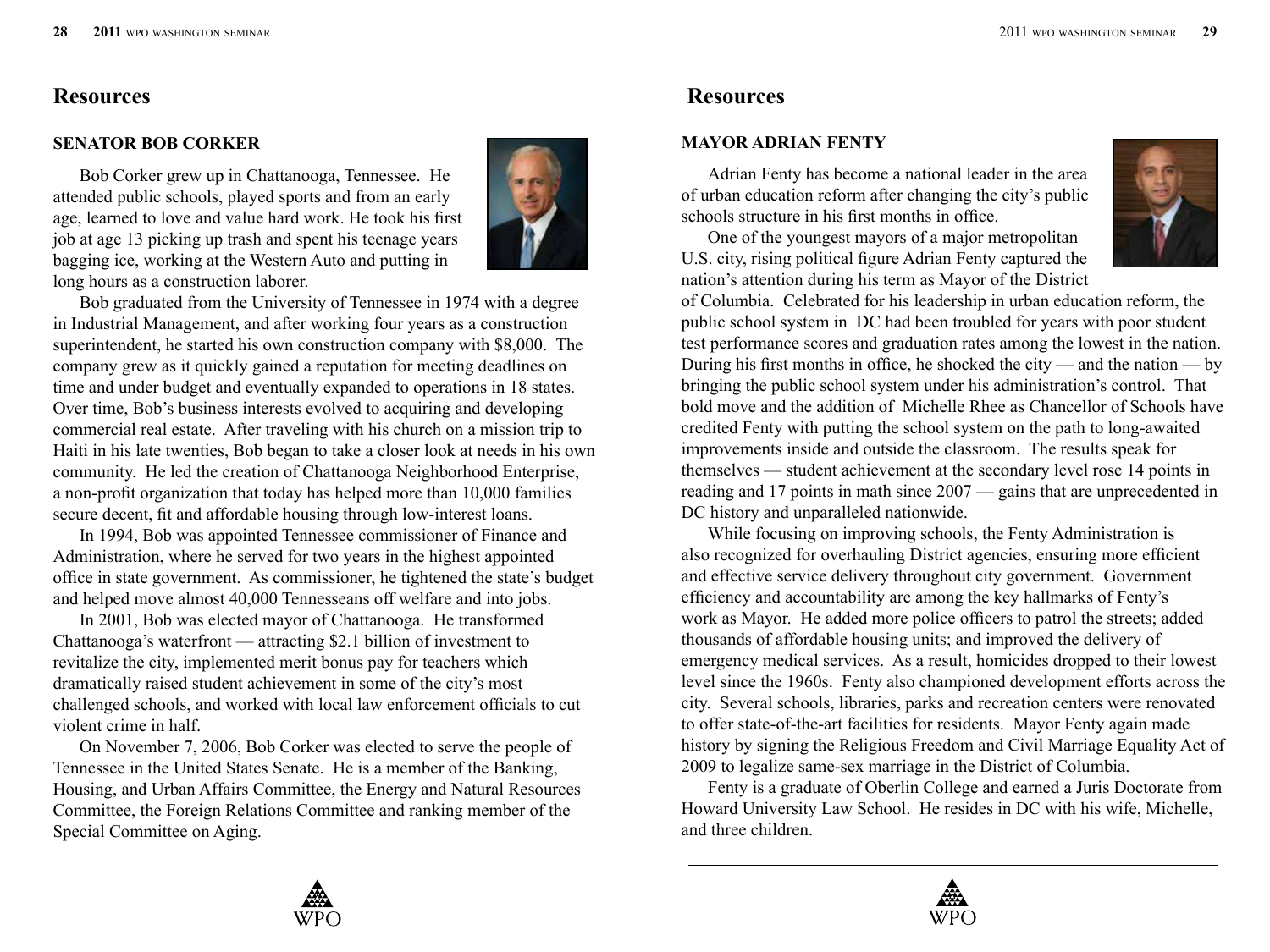#### **THE HONORABLE JOSE FERNANDEZ**

Jose Fernandez serves as the Assistant Secretary of State for Economic, Energy and Business Affairs. He leads the Bureau that is responsible for overseeing work on international trade and investment policy; international finance, development, and debt policy; economic



sanctions and combating terrorist financing; international energy security policy; international telecommunications and transportation policies; and support for U.S. businesses and the private sector overseas. Nominated by President Obama in August 2009, Mr. Fernandez was sworn in as assistant secretary on December 1, 2009, coming to the State Department after having served as a partner in the New York office of Latham & Watkins and global chair of the firm's Latin America practice. For nearly three decades, his practice has focused on Latin America, Europe and Africa, advising clients on international mergers and acquisitions, financings, trade and other matters as the economies of these regions have evolved.

Mr. Fernandez was named one of the "World's Leading Lawyers" by Chambers Global for his M&A and corporate expertise, an "Expert" in *International Financial Law Review's* "Guide to the World's Leading Project Finance Lawyers", and one of the "World's Leading Privatization Lawyers" by Euromoney Publications. He is recognized as a leading Corporate Finance attorney in the Latin American market, a leading Latin America attorney in the Chambers U.S. 2008 legal guide, and was featured by *Hispanic Business Magazine* in its "100 Influentials List."

Prior to his State Department appointment, Fernandez served on the Board of Trustees of Dartmouth College and on the Boards of Accion International and the Council of the Americas. He has been chair both of the American Bar Association's Inter-American Law Committee and the Committee on Inter-American Affairs of the Association of the Bar of the City of New York.

Fernandez graduated *magna cum laude* with high honors from Dartmouth College earning a bachelor's degree in history, and earned a J.D. from the Columbia University School of Law.

### **Resources**

#### **DAVID S. FERRIERO**

David S. Ferriero was confirmed as 10th Archivist of the United States on November 6, 2009. Previously, Mr. Ferriero served as the Andrew W. Mellon director of the New York Public Libraries (NYPL). He was part of the leadership team responsible for integrating the four



research libraries and 87 branch libraries into one seamless service for users, creating the largest public library system in the United States and one of the largest research libraries in the world. Mr. Ferriero was in charge of collection strategy; conservation; digital experience; reference and research services; and education, programming and exhibitions.

Among his responsibilities at the NYPL was the development of the library's digital strategy, which currently encompasses partnerships with Google and Microsoft, a website that reaches more than 25 million unique users annually, and a digital library of more than 750,000 images that may be accessed free of charge by any user around the world.

Before joining the NYPL in 2004, Mr. Ferriero served in top positions at two of the nation's major academic libraries, the Massachusetts Institute of Technology in Cambridge, MA, and Duke University in Durham, NC.

Mr. Ferriero earned bachelor's and master's degrees in English Literature from Northeastern University in Boston and a master's degree from the Simmons College of Library and Information Science, also in Boston. After serving in the Navy during the Vietnam War, he started in the humanities library at MIT, where he worked for 31 years, rising to associate director for public services and acting co-director of libraries.

In 1996, Mr. Ferriero moved to Duke University, where he served as University Librarian and Vice Provost for Library Affairs until 2004. At Duke, he raised more than \$50 million to expand and renovate the university's library and was responsible for instructional technology initiatives, including overseeing Duke's Center for Instructional Technology.



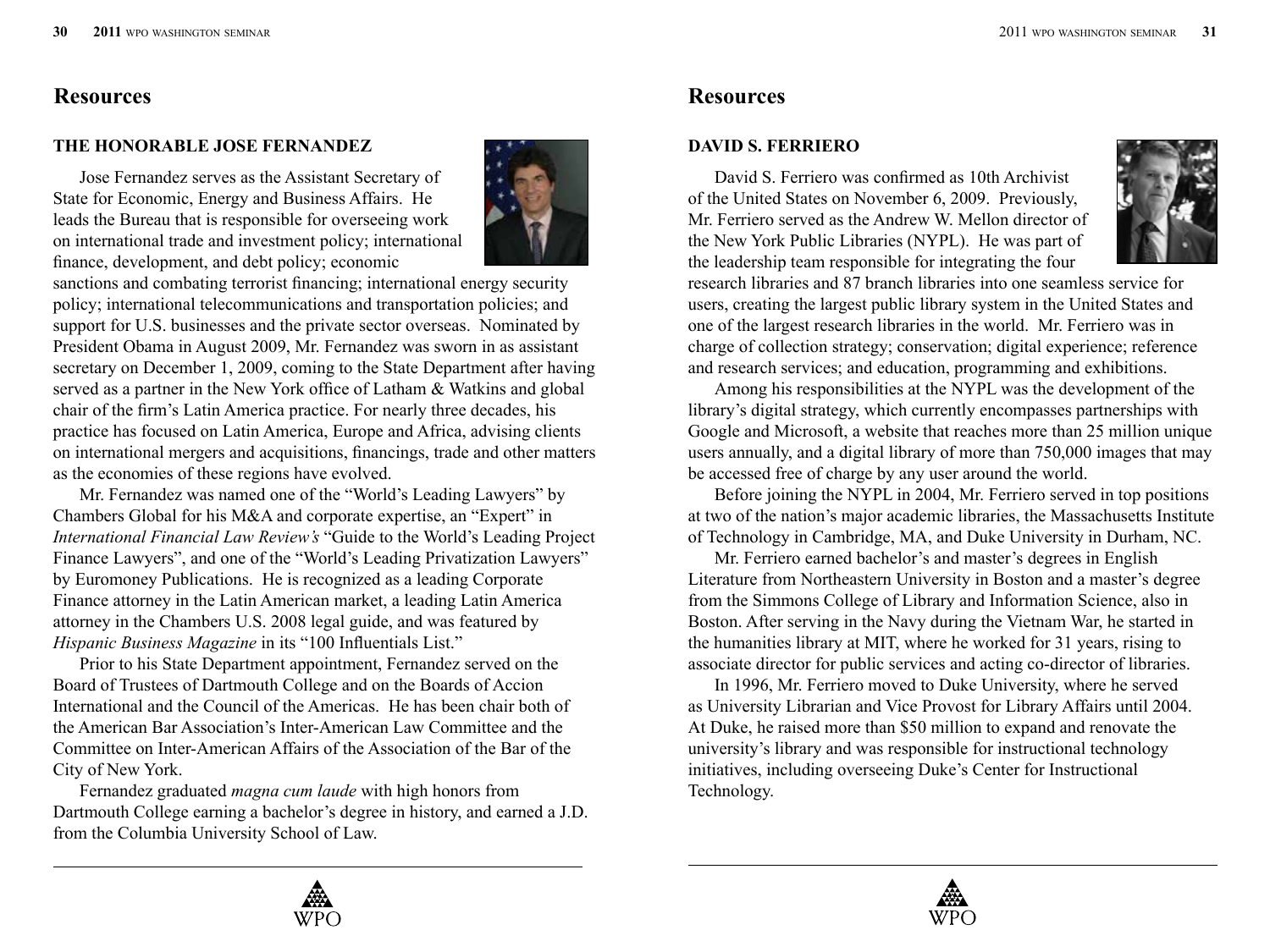#### **THE HONORABLE ROBERT M. GATES**

Dr. Robert M. Gates was sworn in on December 18, 2006, as the 22nd Secretary of Defense. Dr. Gates is the only Secretary of Defense in U.S. history to be asked to remain in that office by a newly elected President. President Barack Obama is the eighth president Dr. Gates has served.



Before entering his present post, Dr. Gates was the president of Texas A&M University. Prior to that, he served as interim dean of the George Bush School of Government and Public Service at Texas A&M from 1999 to 2001.

Secretary Gates joined the Central Intelligence Agency in 1966 and spent nearly 27 years as an intelligence professional. During that period, he spent nearly nine years at the National Security Council, The White House, serving four presidents of both political parties. Dr. Gates served as director of the CIA from 1991 until 1993. He is the only career officer in CIA's history to rise from entry-level employee to director. He served as CIA's deputy director from 1986 until 1989 and as assistant to the president and deputy national security adviser at the White House from 1989 to 1991 for President George H.W. Bush.

Secretary Gates has been awarded the National Security Medal, the Presidential Citizens Medal, the National Intelligence Distinguished Service Medal, and has three times received CIA's highest award, the Distinguished Intelligence Medal.

Until becoming Secretary of Defense, Dr. Gates served as chairman of the Independent Trustees of The Fidelity Funds, and on the board of directors of NACCO Industries, Inc., Brinker International and Parker Drilling Company, as well as numerous other boards and executives committees, including a term as president of the National Eagle Scout Association.

He received his bachelor's degree from the College of William and Mary, his master's from Indiana University, and his doctorate in Russian and Soviet History from Georgetown University. In 1967, he was commissioned a second lieutenant in the U.S. Air Force.

## **Resources**

#### **THE HONORABLE RICHARD HAASS**

Dr. Richard Haass is president of the Council on Foreign Relations, a position he has held since July 2003. The Council on Foreign Relations is an independent, nonpartisan membership organization, think tank and publisher dedicated to being a resource for its members,



government officials, business executives, journalists, educators and students, civic and religious leaders, and other interested citizens in order to help them better understand the world and U.S. foreign policy choices.

Dr. Haass is the author or editor of eleven books on American foreign policy, including *War of Necessity, War of Choice: A Memoir of Two Iraq Wars*. He is also the author of *The Bureaucratic Entrepreneur: How to Be Effective in Any Unruly Organization*.

From January 2001 to June 2003, Dr. Haass was director of policy planning for the Department of State, where he was a principal adviser to Secretary of State Colin Powell. Confirmed by the U.S. Senate to hold the rank of ambassador, Dr. Haass also served as U.S. coordinator for policy toward the future of Afghanistan and U.S. envoy to the Northern Ireland peace process. For his efforts, he received the State Department's Distinguished Honor Award.

Dr. Haass has extensive additional government experience. He was special assistant to President George H. W. Bush and senior director for Near East and South Asian affairs on the staff of the National Security Council. In 1991, Dr. Haass was awarded the Presidential Citizens Medal for his contributions to the development and articulation of U.S. policy during Operations Desert Shield and Desert Storm. Previously, he served in the Departments of State (1981-85) and Defense (1979-80) and was a legislative aide in the U.S. Senate.

A Rhodes Scholar, he holds a BA from Oberlin College, master's and doctorate of Philosophy degrees from Oxford University. Dr. Haass was born in Brooklyn and currently lives in New York with his wife and two children.



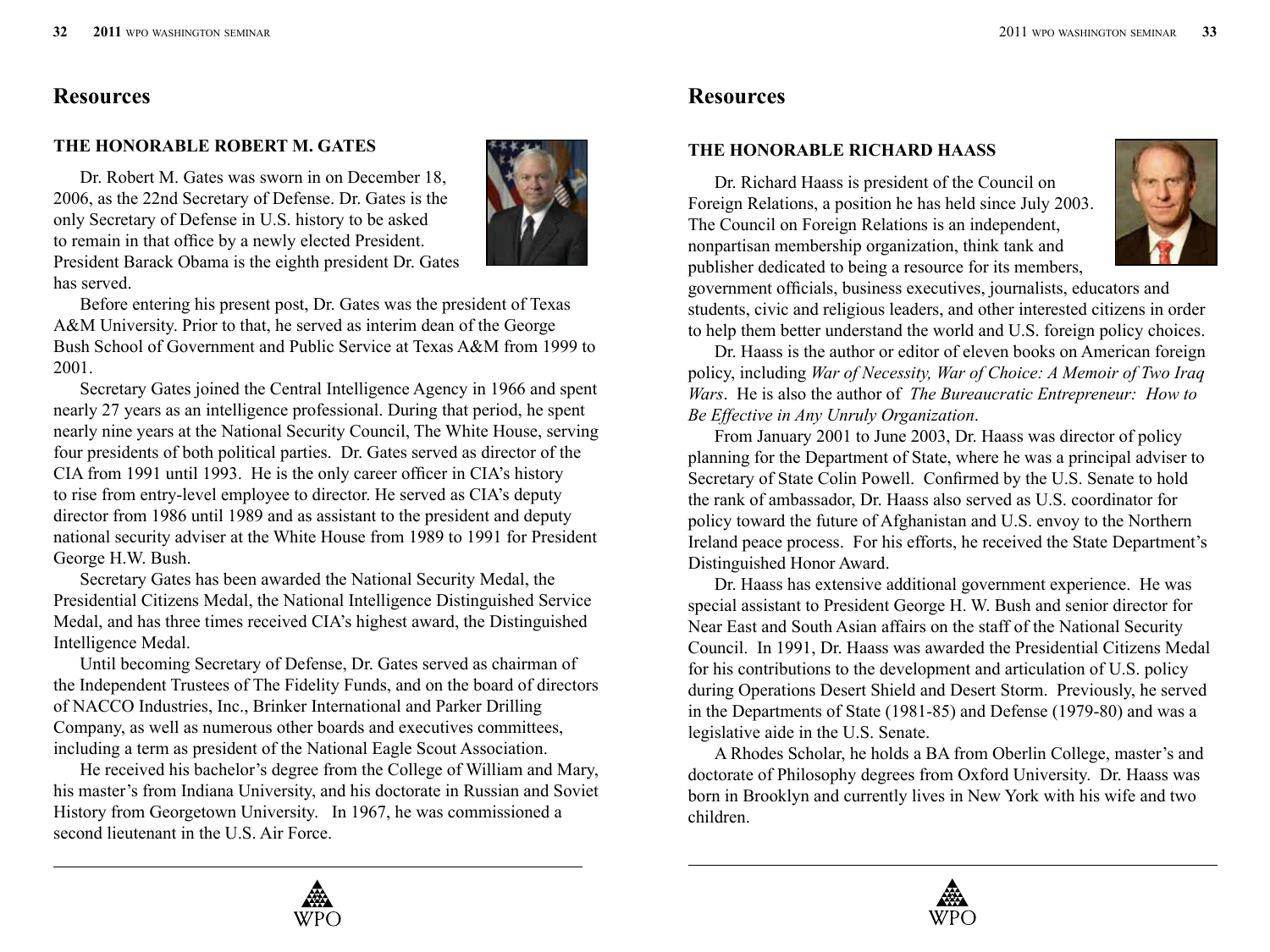#### **KAREN IGNAGNI**

As president and chief executive officer of America's Health Insurance Plans (AHIP), Karen Ignagni is the voice of health insurance plans, representing members that provide health care, long-term care, dental and disability benefits to more than 200 million Americans.



AHIP was formed in late 2003 as a result of a merger between the American Association of Health Plans (AAHP) and Health Insurance Association of America (HIAA). Ms. Ignagni led AAHP and since joining the organization in 1993, has won many accolades for her leadership.

*Washingtonian* magazine named her one of the Top Three "Top Guns" of all trade association heads. *George* magazine placed her 21st on a list of "the 50 Most Powerful People in Politics."

"In a city teeming with health care lobbyists, Ms. Ignagni is widely considered one of the most effective. She blends a detailed knowledge of health policy with an intuitive feel for politics," wrote *The New York Times* in 1999. *Fortune* described the political program Ms. Ignagni spearheaded at AAHP as "worthy of a presidential election bid."

Prior to joining AAHP in 1993, Ms. Ignagni directed the AFL-CIO's Department of Employee Benefits. In the 1980s, she was a professional staff member on the U.S. Senate Labor and Human Resources Committee, preceded by work at the Committee for National Health Insurance and the U.S. Department of Health and Human Services.

Ms. Ignagni has authored more than 90 articles on a wide range of health care policy issues, including pieces published in *The New York Times, USA Today,* the *New York Daily News, The Washington Times, Institutional Investor, New England Journal of Medicine, Health Affairs, Modern Healthcare* and *Physician's Weekly.*

## **Resources**

#### **THE HONORABLE ANTHONY WILDER MILLER**

Anthony Wilder Miller was nominated by President Barack Obama on May 18, 2009, to be deputy secretary of Education, and he was confirmed by the Senate to hold that position on July 24, 2009. As deputy secretary, he serves as the chief operating officer of the Department.



Prior to joining the Department, Tony Miller had been an operating partner since 2007 with Silver Lake, a leading private investment firm with over \$15 billion in capital. From 2003 to 2006, Miller was executive vice president of operations with LRN Corporation, a market-leading provider of governance and compliance software, and legal research services. Prior to LRN, he worked for 10 years at McKinsey & Company, where he was a partner specializing in growth strategies, operating performance improvement and restructuring for companies throughout the United States, Europe and Asia. From 1984 to 1990, Miller worked for Delco Electronics, a subsidiary of GM Hughes Electronics, where he managed regional channel marketing.

In addition to his private-sector operating experience, Miller worked extensively with the Los Angeles Unified School District from 1997 to 2000, developing student achievement goals and strategies, aligning budgets and operating plans, and designing metrics and processes for monitoring district-wide performance. He undertook similar work with the Santa Monica-Malibu Unified School District in 2001. Through his service as an ex-officio member of the Board of Education of the City of Los Angeles' Budget and Finance Committee in 2002 and 2003, Miller became particularly familiar with school district budget issues.

Miller holds an M.B.A. from Stanford's Graduate School of Business and a bachelor's degree in industrial engineering from Purdue University. Miller and his wife, Carole, have one son and reside in Arlington, Virginia.



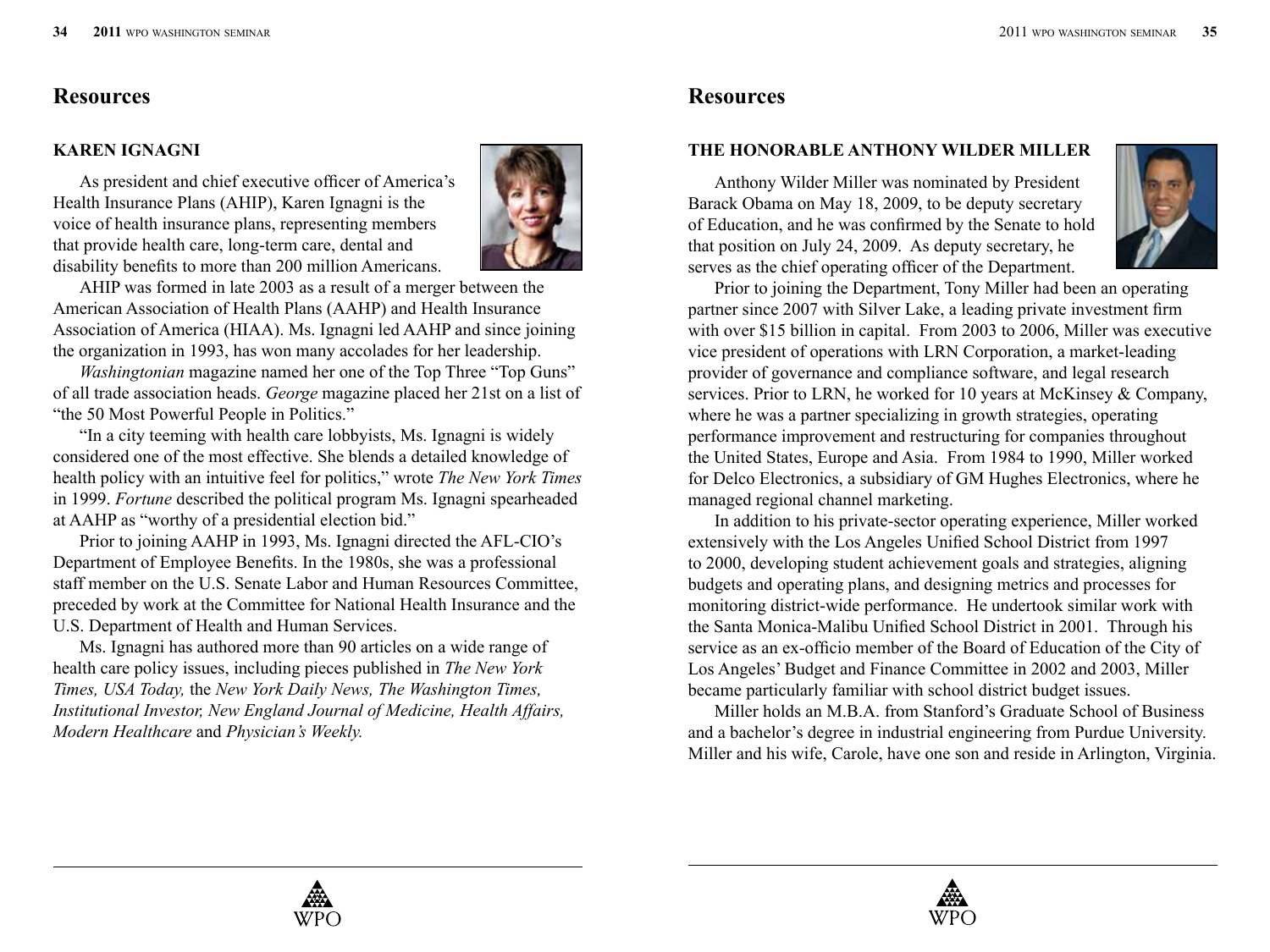## **Resources Resources**

#### **NORAH O'DONNELL**

Norah O'Donnell is the chief Washington correspondent for NBC News' 24-hour cable channel, msnbc. In addition, O'Donnell, an award-winning journalist, serves as contributing correspondent for NBC's top-rated "TODAY." She is a regular news anchor for NBC's "Weekend



TODAY," and has co-anchored the 9 a.m. hour of "TODAY." She is a regular on "The Chris Matthews Show," a Sunday morning political affairs program.

O'Donnell covered the historic 2008 presidential election, anchoring throughout the primaries and reporting exit poll numbers. She was one of the main anchors of msnbc's primetime coverage during both the Democratic and Republican conventions, moderating a panel of msnbc's top political analysts. On election night, she was part of NBC News' Emmy award-winning coverage.

During her career at NBC News, O'Donnell covered the Pentagon, Congress and the White House. Her assignments took her around the globe, reporting from every continent except Antarctica with the President of the United States and the Secretary of Defense.

O'Donnell has covered a number of breaking news stories for all of NBC News' broadcasts, including the top-rated "Nightly News with Brian Williams," "TODAY," "Hardball," and msnbc. She reported from the Pentagon on Sept. 11 and received the prestigious Sigma Delta Chi Award for Breaking News Coverage for a "Dateline NBC" story titled, "D.C. In Crisis." In the months following the attacks, she traveled extensively with then-Secretary of Defense Donald Rumseld and reported on the war in Afghanistan and the war on terrorism.

During the 2004 campaign, O'Donnell covered the White House for NBC News and the campaign of President George W. Bush. Prior to covering the White House, O'Donnell was NBC News' congressional correspondent.

O'Donnell joined NBC News in 1999. Prior to that she was an msnbc contributor and staff reporter for *Roll Call*, a Capitol Hill newspaper *Washingtonian* magazine has included O'Donnell in its Washington's 100 most powerful women.

#### **NORMAN J. ORNSTEIN**

Norman J. Ornstein is a resident scholar at the American Enterprise Institute for Public Policy Research.

He also serves as an election analyst for CBS News and writes a weekly column called, "Congress Inside Out" for *Roll Call* newspaper. He has written for *The New York* 



*Times, The Washington Post, Wall Street Journal, Foreign Affairs*, and other major publications, and regularly appears on television programs like "The NewsHour with Jim Lehrer," "Nightline" and "Charlie Rose." At the 30th Anniversary party for "The NewsHour," he was recognized as the most frequent guest over the 30 years.

He serves as senior counselor to the Continuity of Government Commission, working to ensure that our institutions of government can be maintained in the event of a terrorist attack on Washington; his efforts in this area are recounted in a profile of him in the June 2003 *Atlantic Monthly*. His campaign finance working group of scholars and practitioners helped shape the major law, known as McCain/Feingold, that reformed the campaign financing system.

His many books include: "The Permanent Campaign and Its Future;" "Intensive Care: How Congress Shapes Health Policy," both with Thomas E. Mann; and "Debt and Taxes: How America Got Into Its Budget Mess and What to Do About It," with John H. Makin. "The Broken Branch: How Congress Is Failing America and How to Get It Back on Track," coauthored by Thomas E. Mann, was published in August 2006 by Oxford University Press, with an updated edition in August 2008. It was picked both by *The Washington Post* and the *St. Louis Post-Dispatch* as one of the best books of 2006.



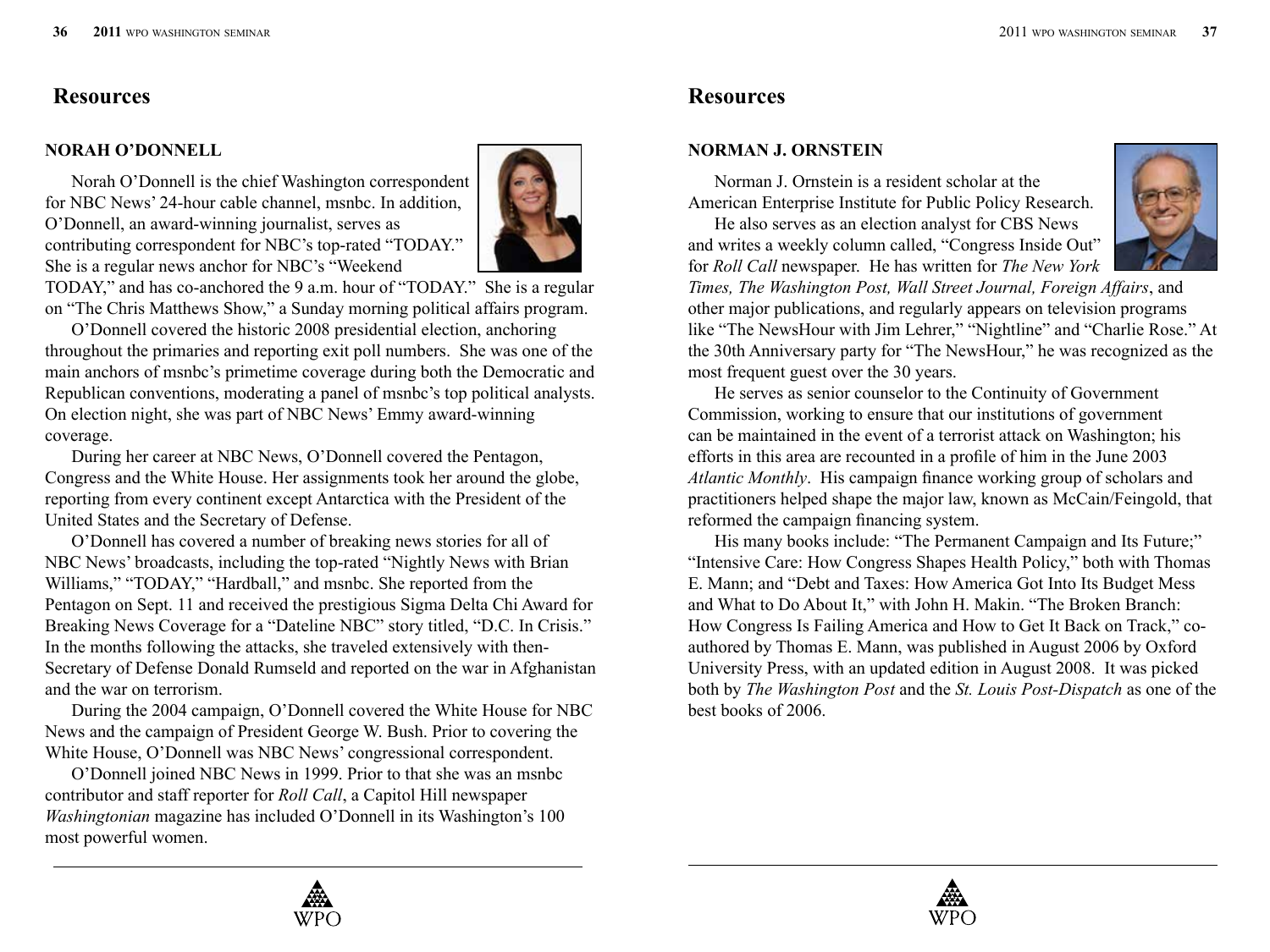#### **THE HONORABLE TIMOTHY WIRTH**

Timothy Wirth is the President of the United Nations Foundation and the Better World Fund. Both organizations were founded in 1998 through a major financial commitment from Ted Turner to support and strengthen the work of the United Nations.



Wirth began his political career as a White House Fellow under President Lyndon Johnson and was Deputy Assistant Secretary for Education in the Nixon Administration. In 1970, Wirth returned to his home state and ran successfully for the U.S. House of Representatives in 1974. He represented Denver suburbs in Congress from 1975-1987. As Chair of the Communications Subcommittee, he was the lead legislator in restructuring the cable television and telephone industries. Wirth also authored the Indian Peaks Wilderness Act of 1978.

Wirth was elected to the U.S. Senate in 1986 where he focused on environmental issues, particularly global climate change and population stabilization. Wirth also organized the Senate Task Force on the Expansion of Major League Baseball, which became a major factor in the awarding of a new expansion franchise to Denver. Following these two decades of elected politics, Wirth was national Co-chair of the Clinton-Gore campaign, and served in the U.S. Department of State as the first Undersecretary for Global Affairs from 1993 to 1997. He helped organize U.S. foreign policy in the areas of refugees, population, environment, science, human rights and narcotics. He chaired the United States Delegation at the 1994 Cairo Conference on Population and Development, and was the lead U.S. negotiator for the Kyoto Climate Conference until he resigned from the Administration in late 199.

As President of the UN Foundation (UNF) since its inception in early 1998, Wirth has organized and led the formulation of the Foundation's mission and program priorities, which include the environment, women and population, children's health, and peace, security and human rights. The Foundation also engages in extensive public advocacy, fundraising and institutional strengthening efforts on behalf of the United Nations.

## **Resources**

#### **THE HONORABLE PAUL WOLFOWITZ**

Paul Wolfowitz spent more than three decades in public service and higher education. Most recently, he served as President of the World Bank from 2005 to 2007, and Deputy Secretary of Defense from 2001 to 2005. For three years serving as ambassador to Indonesia,



Mr. Wolfowitz became known for his advocacy of reform and political openness and for his interest in development issues, which dates back to his doctoral dissertation on water desalination in the Middle East. At AEI, Mr. Wolfowitz works on development issues. He still currently serves as the Chairman of the U.S.-Taiwan Business Council.

Mr. Wolfowitz was Under Secretary of Defense for Policy from 1989 to 1993 and Deputy Assistant Secretary of Defense for Regional Programs from 1977 to 1980.

Among his experience in higher education, Mr. Wolfowitz was Dean and Professor of International Relations (1994-2001), a Visiting Professor (1980-81) at The Johns Hopkins University School of Advanced International Studies, as well as a Professor of Political Science at Yale University.

He also served as Assistant Secretary of State for East Asia and Pacific Affairs, the Director of Policy Planning at the U.S. Department of State and a Special Assistant of the Strategic Arms Limitation Talks, Arms Control and Disarmament Agency from 1973 to 1977.

Mr. Wolfowitz earned his B.A. in Mathematics at Cornell University and his doctorate in Political Science at the University of Chicago.



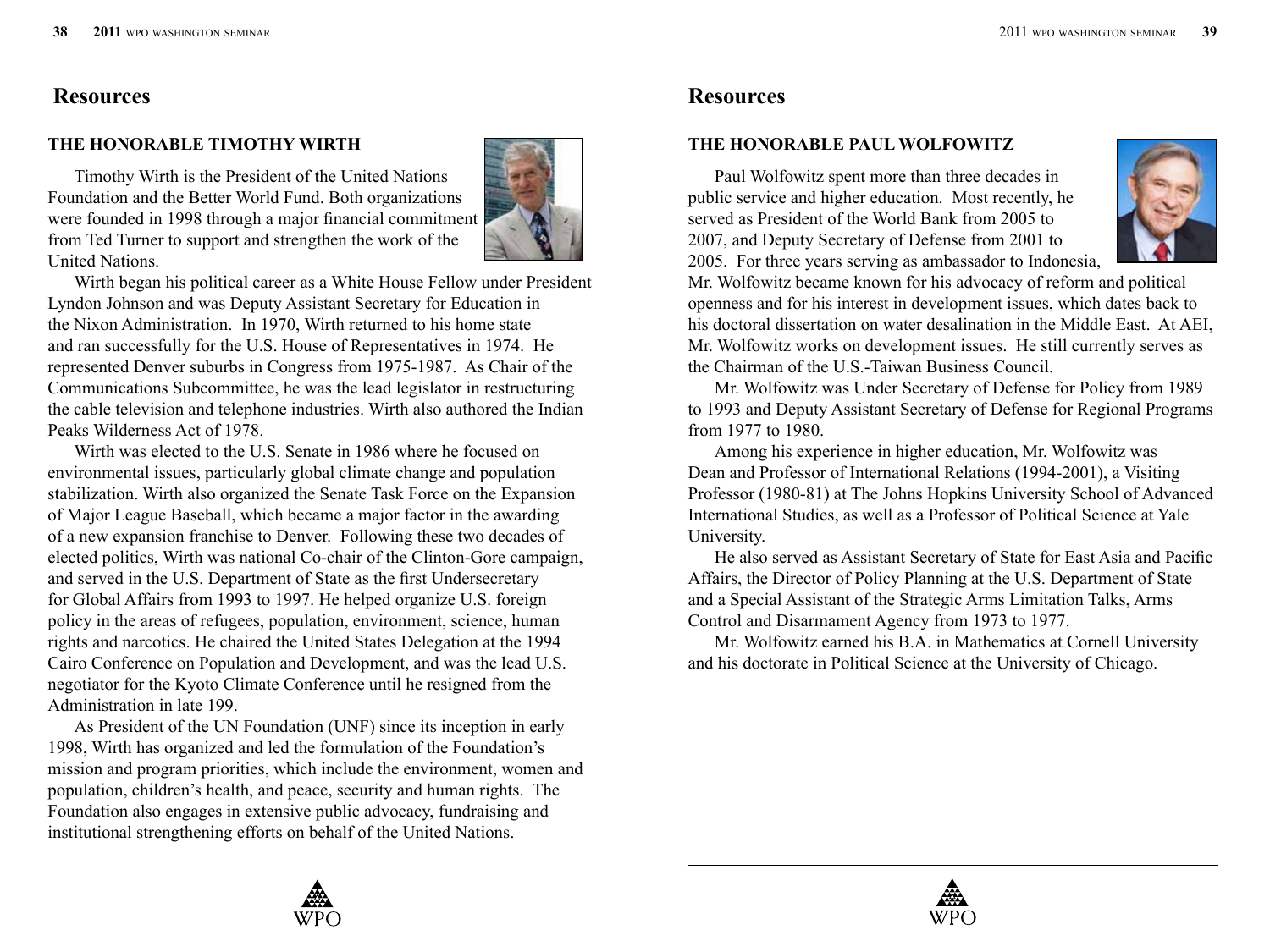## **Resources Chairmen**

#### **JOHN ZOGBY**

John Zogby currently sits as Chairman of the Board and Chief Insights Officer of IBOPE Zogby International. He was formerly founder, President and CEO of Zogby International.



In 2008, John Zogby authored *The Way We'll Be: The* 

*Zogby Report on the Transformation of the American Dream*. His analytical expertise has also been published on the opinion pages of the *The New York Times, Wall Street Journal, Financial Times, Christian Science Monitor, Philadelphia Inquirer, Newsday* and *Boston Globe*. He is a founding contributor to the popular website, "The Huffington Post," and currently writes a weekly column for Forbes.com and a monthly column for *Campaigns & Elections* magazine.

*The New Yorker, Fortune Magazine, Investors' Business Daily* and *Inc*. have all profiled John Zogby. He is a well-respected, popular lecturer and panelist who has appeared on all four major U.S. television networks, and dozens of U.S. and international cable news programs. Spoofs of John Zogby can be heard on National Public Radio's "All Things Considered," "The Tonight Show with Jay Leno," and the "Late Show with David Letterman."

Currently, John Zogby is a Senior Advisor at the Kennedy School of Government at Harvard University and serves as the first-ever Senior Fellow of the Catholic University Life Cycle Institute. He also serves as a Commissioner for the Center for Strategic and International Studies Commission on Smart power, having previously served as a member of Congress' Advisory Commission on Public Diplomacy.

John Zogby holds degrees in history from Le Moyne College and Syracuse University. He holds honorary doctorate degrees from State University of New York at Albany, St. Rose College, and the Graduate School of Union University. He was a member of the Board of Trustees of Le Moyne College, from which he received the distinguished Alumni Award. He is Chairman of Sudan Sunrise, an organization dedicated to fulfilling the promise by NBA legend Manute Bol to build elementary schools in his native country.

#### **WARREN RUSTAND**

The common thread that permeates Warren Rustand's experience is one of vision, strategy and executive leadership. He has a passion for family, capital markets, public policy and community. Rustand is the managing director of SC Capital Partners, an investment banking group that includes corporate advisory services, a private



equity fund, capital sourcing and a focus on the microcap market with a special expertise in RTOs or reverse mergers. He has served as chairman/ CEO of 17 companies. Rustand has served as a member of the board of directors for over 50 public, private and not-for-profit organizations. He currently serves on eight boards, three of which are public, and he chairs two of the boards. The range of these organizations is from multi-billiondollar public companies, to midsize, early stage and startup. As CEO, he has taken two companies public, one of which is the largest in its industry. In 1973, Rustand was selected as a White House Fellow through a nationally competitive process. Initially, he served as special assistant to the Secretary of Commerce and led the first executive-level trade mission to the Soviet Union. He joined the staff of Vice President Ford on the day he was swornin and served as director of scheduling. In 1974, when the vice president became president, Rustand was asked to serve as appointments secretary and Cabinet secretary to the president. Rustand has served as the international chairman of WPO and currently serves as international chairman of L3.

In addition, he has served as chairman of the Governor's Task Force on Higher Education for the State of Arizona, chairman of the Tucson Unified School Systems Desegregation Committee, chairman of Educational Excellence, an adjunct professor of political science at the University of Arizona and founder/chairman of the National Board of Advisors at the University of Arizona. He has also served as chairman of Tucson Medical Center, Health Partners of Arizona, TLC Vision, Medical Body Sculpting, Health Equity, Providence Service Corporation and La Frontera. He has received numerous awards, including The Visionary Leadership Award, the Distinguished Citizen Award, the 25 Year Achievement Award and election to the Sports Hall of Fame.



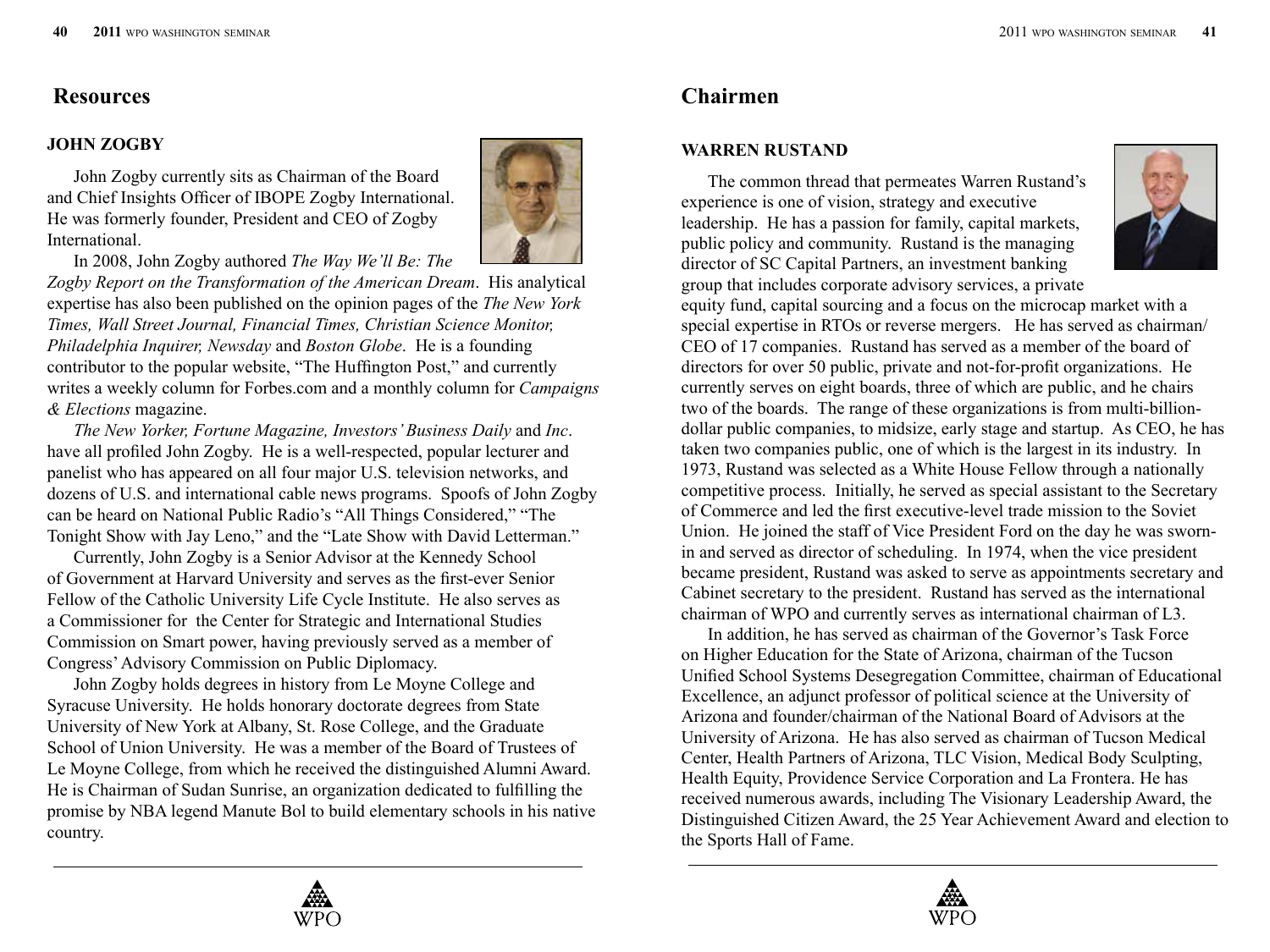## **Chairmen**

#### **PATRICK E. POWERS, JR.**

Patrick E. Powers, Jr., is the owner and president of Powers & Associates, a Fort Worth-based investment banking and business consulting firm. Powers & Associates' area of concentration is entrepreneur and family-owned small- and middle-market companies.



In addition to assisting more than 400 companies as a consultant, Pat currently owns five operating businesses.

As an alumni and graduate of the University of Maryland, the University of Oklahoma College of Law and the Harvard Business School, Pat has been active in these universities' affairs and has served as an adjunct professor for 10 years at the University of Oklahoma College of Law and School of Accounting, and as a director on the Harvard Business School Alumni Association board. He has worked for Arthur Young and Co. as a CPA, practiced as an attorney, operated his own businesses, and served on numerous boards.

Pat and his wife, Marsha, enjoy all sorts of family activities and hobbies. He and Marsha have been married for 40 years and have seven children.

## **Chairmen**

#### **WILLIAM "BILL" CAMERON**

William "Bill" Cameron currently serves as chairman of the board and CEO of American Fidelity Assurance Company. He is also chairman of the board of First Fidelity Bank, N.A. and a director of North American Insurance Agency. He has served as an officer of



American Fidelity companies since 1986 in a variety of capacities.

Additionally, Cameron serves on the board for the NBA's Oklahoma City Thunder. He also serves on the board and executive committee of the Amazon Conservation Team, Arlington, Virginia. Cameron is active in organizations such as the U.S. life insurance industry's trade associations, serving on the board for America's Health Insurance Plans and a former director with the American Council of Life Insurers.

He is a member of the Brookings Council, the Center for Strategic and International Studies advisory council for Global Strategy Institute and several community and civic organizations.

In 1982, Cameron received his bachelor's degree in History from Dartmouth College in Hanover, New Hampshire.



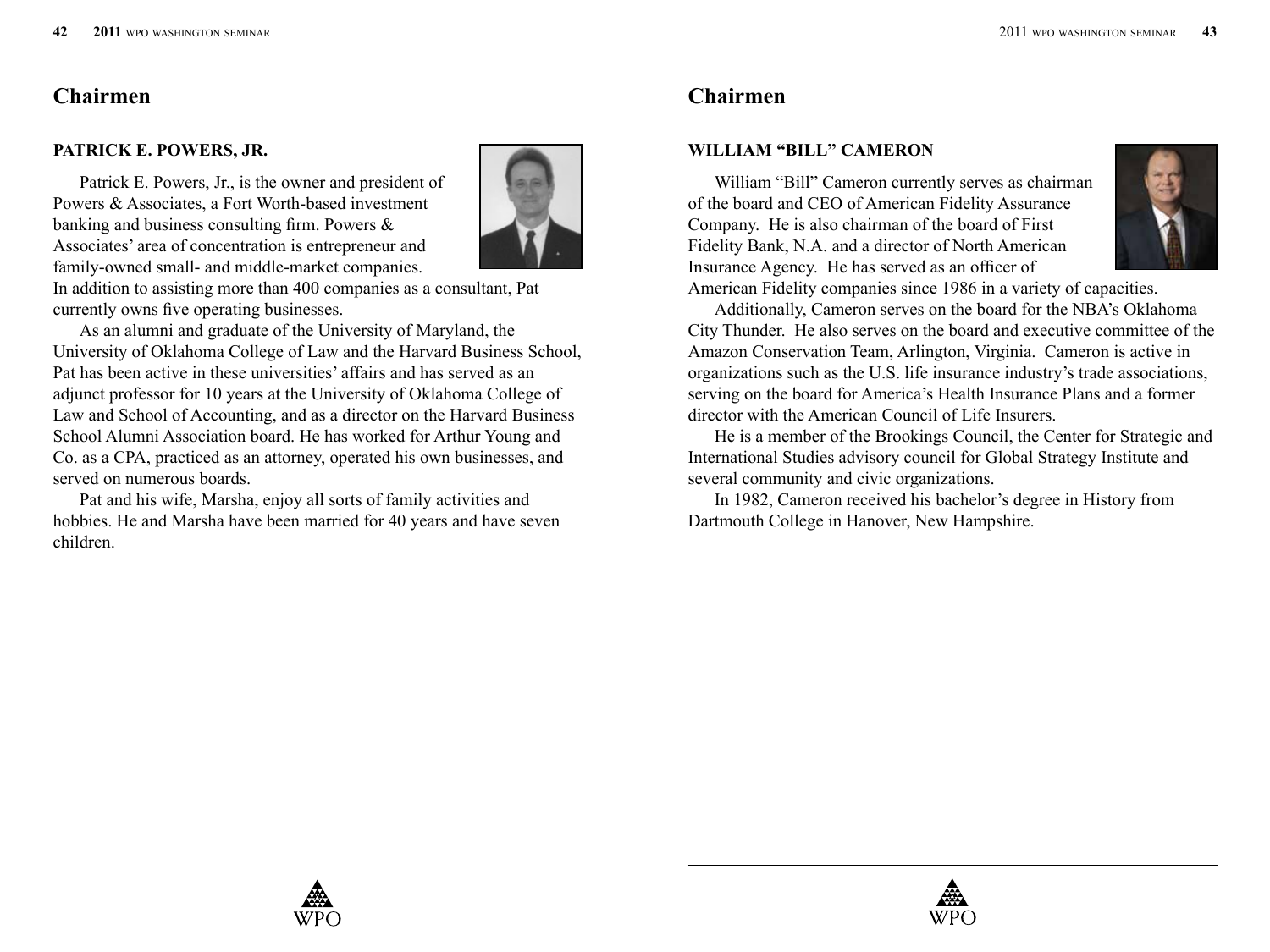## **Who's Here**

## **A**

Addy, William (WPO Western US At Large) Allard, John (New England) Anderson, Charles (Lone Star-Dallas) Arrington, Michael (WPO Chicago) Austin, George (WPO Oregon) SPOUSE Austin, Joan

## **B**

Beckert, Richard (WPO Dallas) Berry, Christopher (WPO Southern US At Large) SPOUSE Yap, Patricia

Bowen, Bruce (Jamaica) SPOUSE Fernando-Bowen, Suzanne

### **C**

Cameron, William (Oklahoma City) Cohen, David (WPO Utah) Crabtree, Greg (Huntsville, Alabama, USA)

#### **D**

Darden, Thomas (WPO Rebel) Deitch, Joseph (WPO Miami/Ft. Lauderdale) GUEST Saad, Norka

Dube, L. David (Alberta) SPOUSE Ryan, Heather

### **Who's Here**

### **F**

Fenton, Martin (WPO Pacific US At Large)

### **G**

Gali, Francisco (Washington DC) Garcia, Ernest (WPO Arizona) Gleason, Christopher (Tucson, Arizona, USA) Gleason, Matthew (Tucson, Arizona, USA) Goldsmith, Alexander (Southern 7) GUEST VerSteeg, Jessica Greco, Richard (WPO Miami/Ft. Lauderdale)

### **H**

Heisel, George (Miami) Hoverman, Christopher (WPO Rebel)

### **K**

Kaplan, Michael (WPO Santa Monica Bay) SPOUSE Kaplan, Terri

Kelly, Kevin (WPO Indiana) SPOUSE Kelly, Marijo

### **L**

LaPides, John (WPO Washington DC & Baltimore) Liess, Michael (Utah)



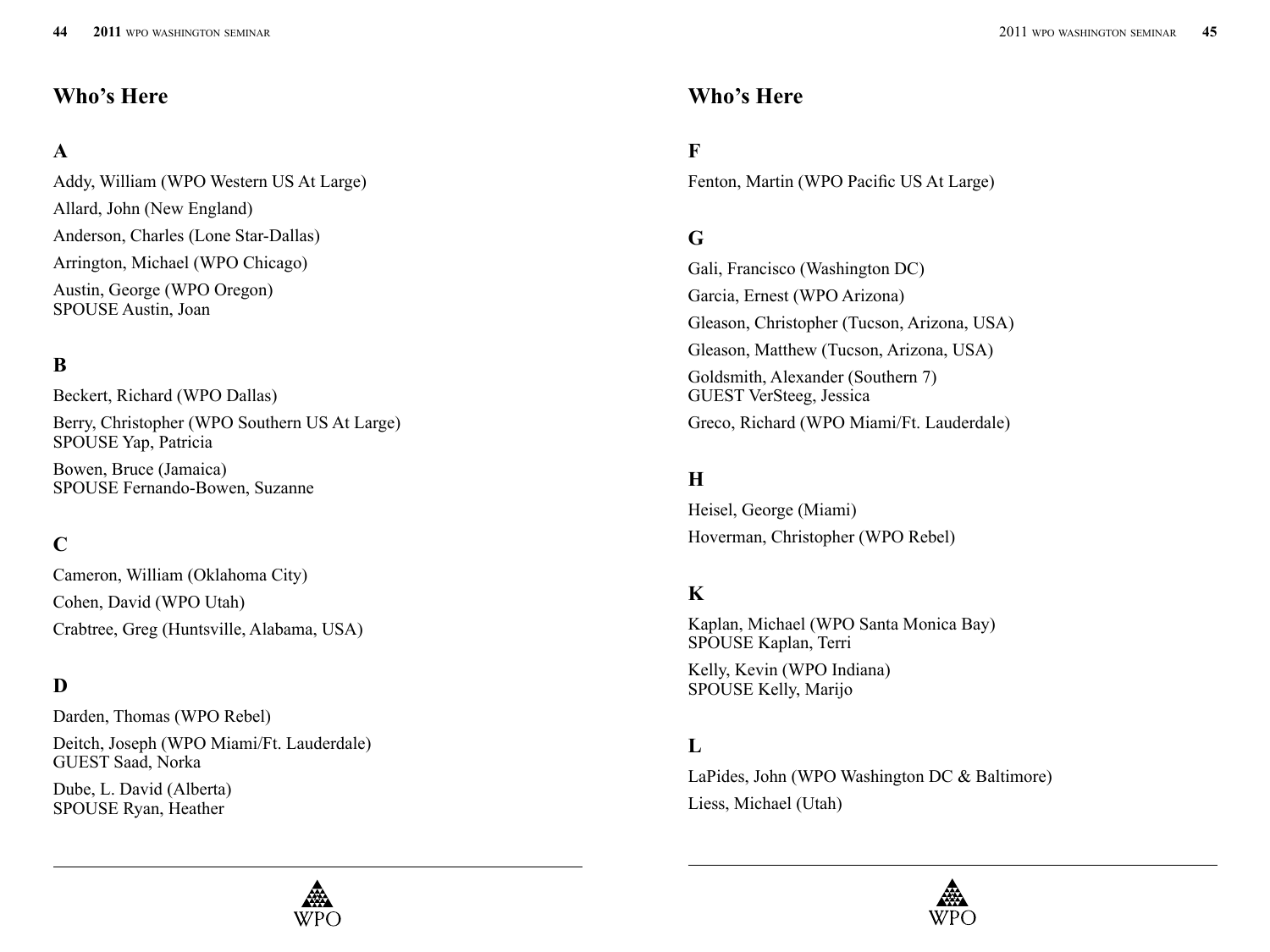## **Who's Here**

## **M**

Mahowald, Chris (Lone Star-Dallas)

Martin, Louis (Fort Worth) SPOUSE Martin, Carter

McKinney, Marni (Indiana) SPOUSE Waterfield, Richard (WPO Indiana)

McKinney, Robert (WPO Indiana)

Milner, Harold (WPO Utah) SPOUSE Miller Lois

Moussa, Mark (Lone Star-Dallas)

Myers, Stephen (WPO Cleveland)

Myers, Steven (WPO Golden West) SPOUSE Myers, Vivian

## **O**

O'Brien, Rick (Lone Star-Dallas)

### **P**

Palefsky, Howard (WPO Rebel) SPOUSE Palefsky, Victoria

Pascucci, Robert (WPO Metro) SPOUSE Puntillo, Lisa

Powers, Patrick (WPO Fort Worth) GUEST Powers, Teresa GUEST Baker, Anna

## **Who's Here**

## **R**

Reagan, Charles (WPO Northeastern US At Large) Reikes, Peter (New York, New York, USA) GUEST Frankel, Randi Richter, Benjamin (Global One) Rosenberg, Gary (St. Ives Chase, NSW, AUS)

Rossi, Jose (WPO Puerto Rico) SPOUSE Garcia, Maria

Rustand, Warren (WPO Arizona) SPOUSE Rustand, Carson GUEST Rustand, Scott

## **S**

Sartori, James (WPO Wisconsin) Schiffman, Zachary (Miami) Schnitzer, Kenneth (WPO Dallas) Schuler, Thomas (US Capital) Schwager, Jeffrey (Wisconsin) Seaman, Richard (WPO Cleveland) SPOUSE Seaman, Judy Segall, Gregory (Philadelphia)

GUEST Cook, Rebecca

Shah, Darshan (Beverly Hills) GUEST Rawal, Jill

Siegel, Hank (WPO Northeastern US At Large) SPOUSE Siegel, Lisette

Slabaugh, Erick (Lynnwood, Washington, USA)



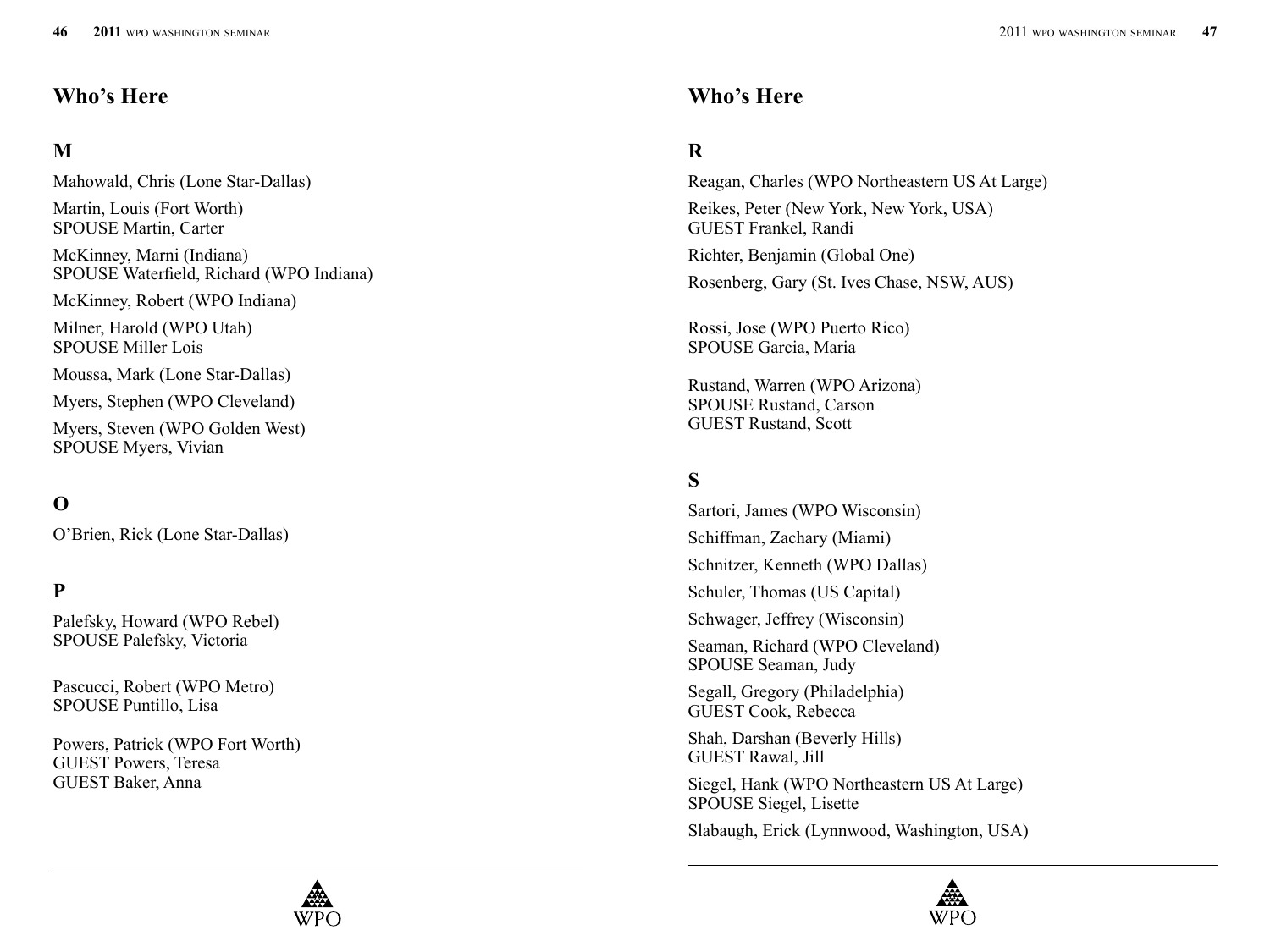## Who's Here

Steen, Tore (WPO Utah) Stenhouse, Wallace (WPO Chicago) SPOUSE Stenhouse, Elaine Summers, William (WPO Cleveland)

## T

Tepperman, Peter (WPO Metro) SPOUSE Weissman, Suzanne Thomas, Jeffrey (Pacific Northwest) Tripp, Alan (WPO Northern Carolina)

## $\mathbf{U}$

Uke, Alan (WPO San Diego) **GUEST Harrington, Arnie** 

#### $\setminus$ W

Wagner, Scott (WPO Pennsylvania) GUEST Higgs, Tracy Wensinger, John (WPO Dallas) Winzeler, Robert (WPO East Central US At Large)

#### Y

Young, Charles (Austin)



## **NOTES**

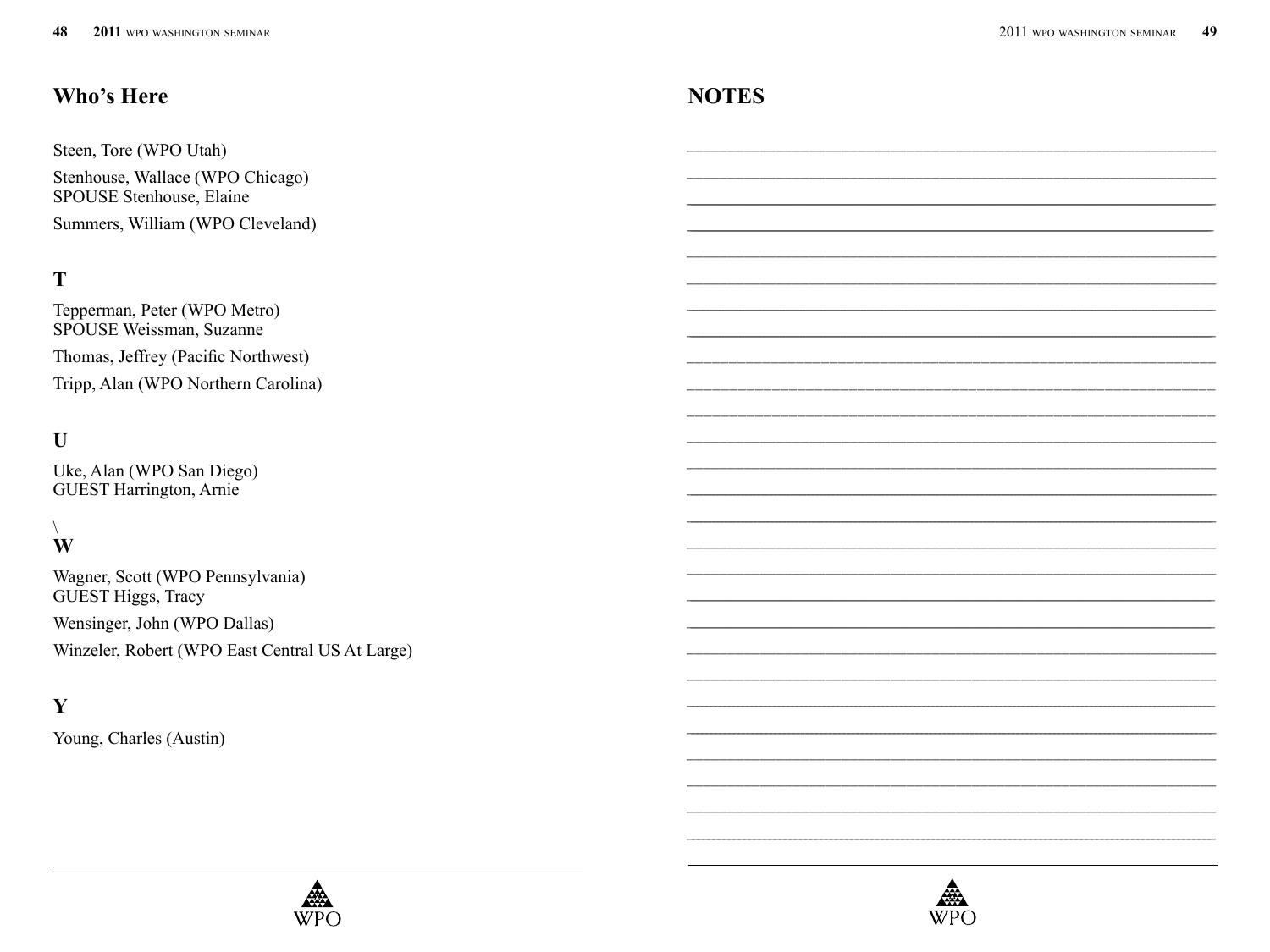## **NOTES**